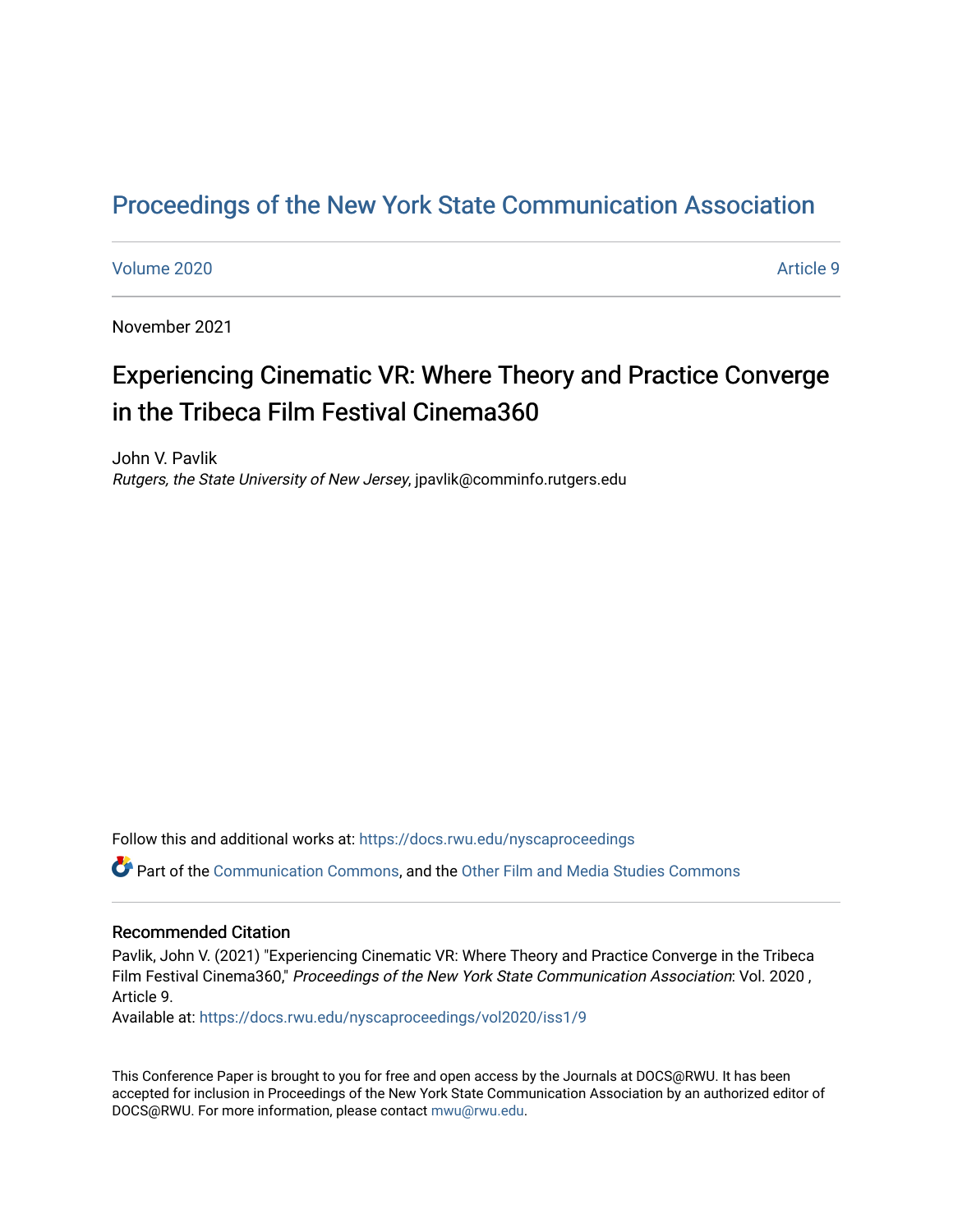# **Experiencing Cinematic VR: Where Theory and Practice Converge in the Tribeca Film Festival Cinema360**

**John V. Pavlik,** *Rutgers, The State University of New Jersey*

**Conference Paper (Faculty)**

# **Abstract**

Cinematic virtual reality (VR) production has reached enough capacity to support a festival. This paper offers a theoretical framework of VR narrative structure to critically examine one such festival in cinematic VR. The spotlight here is on the fifteen entries in the 2020 Tribeca Film Festival Cinema360. Findings suggest that although the field of cinematic VR has advanced substantially in recent years in terms of narrative design and user experience, there is still a considerable distance for VR storytellers to travel to fully utilize the nature and potential of the developing medium of virtual reality.

*Keywords:* cinematic virtual reality, immersion, media, storytelling, 360 video

# **The COVID-19 Context**

The widespread stay-at-home orders imposed in response to the COVID-19 pandemic have given people an increased incentive to find novel and engaging activities in which to participate at home. Among these unusual athome experiences is virtual reality (VR) or other immersive media. Immersive media content experiences can take a variety of forms, including video games, art, journalism and immersive cinema. This paper examines the domain of immersive cinema, or cinematic VR as it is more widely known. Based on a theoretical framework that outlines the nature of narrative design in immersive media, we critically examine the fifteen entries in the 2020 Tribeca Film Festival Cinema360 competition.

# **Literature Review**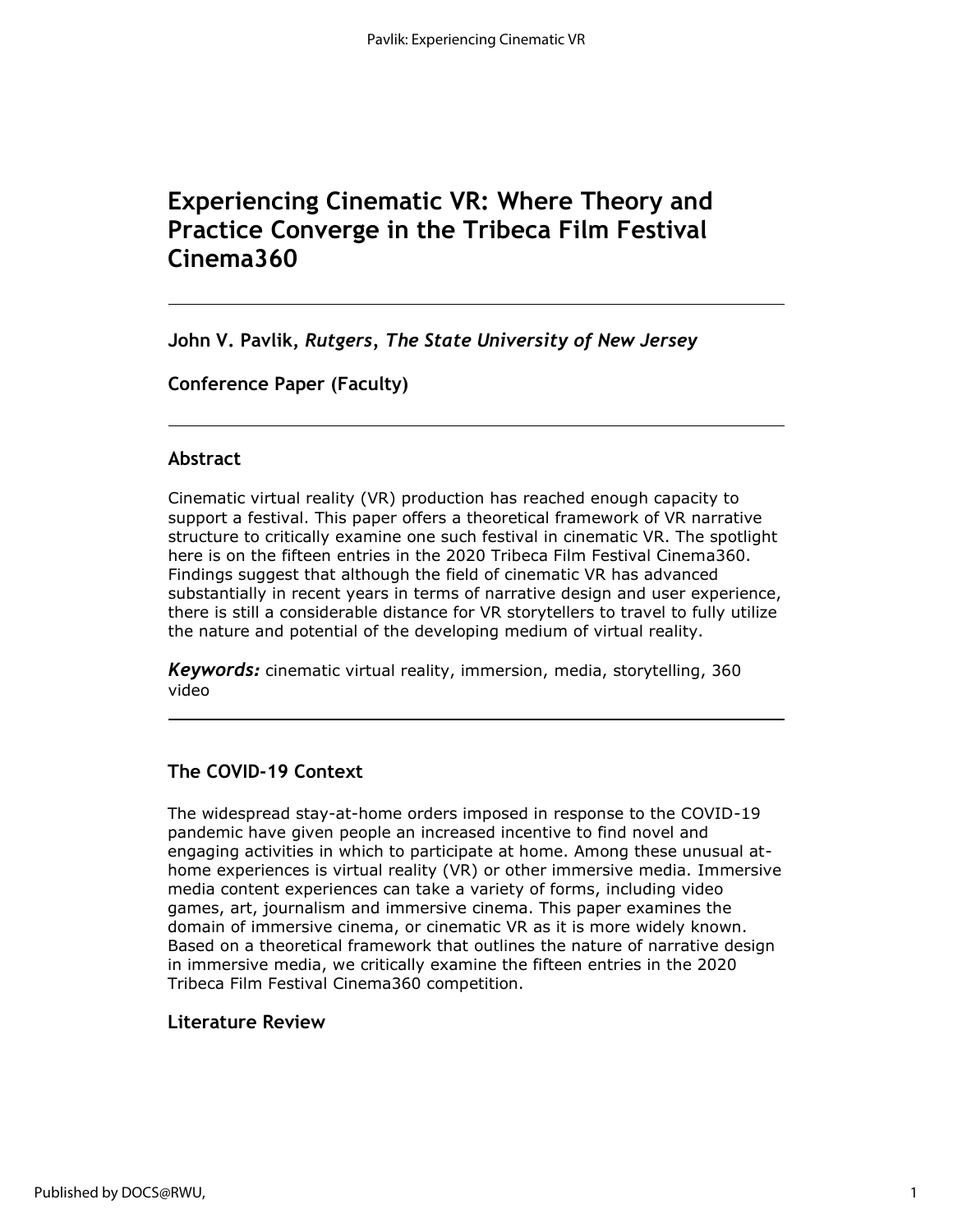In 1901, *Wizard of Oz* author L. Frank Baum imagined electronic glasses that enabled the wearer to see a virtual "character marker" displayed on a fellow human being. Since then, musings about augmented reality (AR) and virtual reality (VR) have moved from the realm of science fiction into the domain of commercial fact. Computer scientist, mathematician and artist Jaron Lanier coined the term virtual reality (VR) in 1987, the same year he introduced the first commercial VR headset (Virtual Reality Society, 2017). In 1990, Boeing engineer Tom Caudell coined the term augmented reality (AR) as a new approach to plane design and production (Vaughan, 2019).

Höllerer, Feiner, and Pavlik (1999) soon developed an AR-based form of storytelling called the Situated Documentary. This form presented non-fiction, news content of past events (e.g., photos, video) displayed on a see-through heads-worn display, with digital content overlaid onto the actual physical location where events had occurred. This ARsystem used geo-location enabled by a combination of Global Positioning Satellite (GPS) and WiFI. Audio playback via headphones provided a narration track and other acoustical elements including audio recordings from past events being re-presented. Omnidirectional images (360 degree) were displayed on the headworn display and the user could turn their head in any direction to look about, or could physically move about in a threedimensional space to move to other locations and access additional AR content layers.

Still, the public embrace of these emergent digital media forms has been ambivalent at best. The initial marketplace enthusiasm that in 2013 first welcomed Google's AR headset dubbed "Glass" quickly turned into marketplace resistance and even revulsion due to privacy concerns. Some even disparaged the wearers as "glassholes" (Honan, 2013). Some three years later, Facebook's Oculus Rift and HTC's Vive VR HMDs entered the global marketplace with some initial fanfare, as many thought VR had finally come of age (Gownder, Voce, Mai, and Lynch, 2016; Lang, 2019). But that promise waned amidst the high initial cost and technical complexity of the platforms, and especially the growing public realization that there was little quality content available, and most of that was limited to the domain of games.

The past three decades have seen relatively slow growth in the public market for AR and VR. "AR and VR have been afflicted by the small size of their respective markets for a long time now. Last year (2019), the global shipments of VR headsets totaled 5.7 million, which compares pretty poorly to the over 1.3 billion smartphones shipped in the same amount of time" (Leprince-Ringuet, 2020).

Immersive media in the form of augmented reality (AR) and virtual reality (VR) may be poised for significant growth in public adoption and usage, however. Smartphones are an increasingly effective platform for AR, and there are more than 3.8 billion of those in operation worldwide (Statista,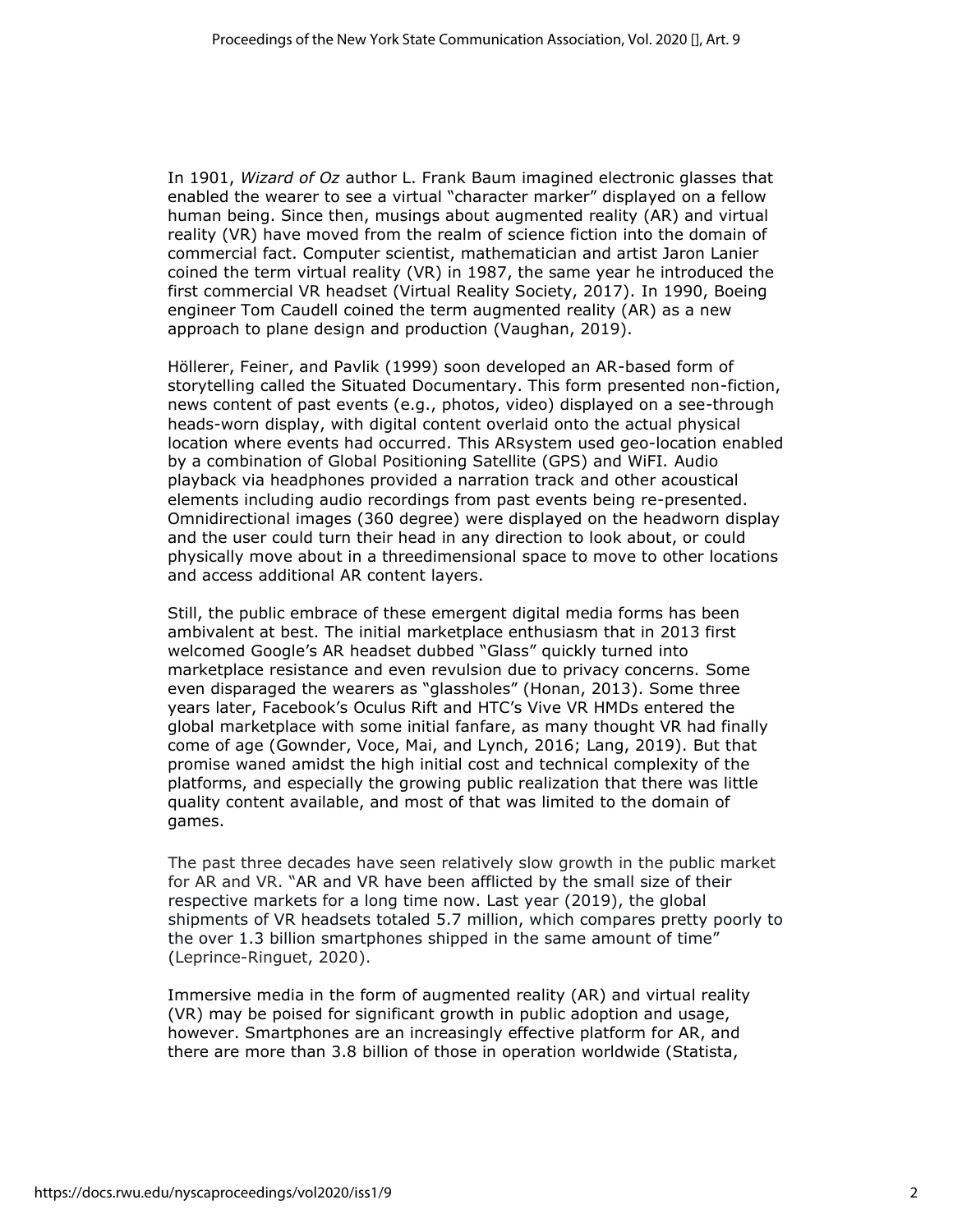2020). A wide variety of organizations have been creating AR experiences designed for smartphones. Among these are news organizations such as *The New York Times*, which since the 2018 winter Olympics in Seoul, South Korea, has been creating a growing number of news stories utilizing AR for the iPhone, with others creating AR experiences for Android OS smartphones.

Likewise, there are increasing examples of media and other enterprises creating immersive content experiences designed for wearable platforms, such as the Oculus and the HTC Vive head-mounted displays (HMDs). From the BBC to USAToday, a growing number of news media organizations around the world are producing immersive news content. The Sundance Film Festival gave its top award to the immersive journalism production "Hunger in Los Angeles" (Gilmour, 2012; De la Peña, 2017; De la Peña, et al., 2010).

Complementary to the immersive news arena, at least a half dozen production studios have produced cinematic VR. Cinematic VR provides sight and sound narratives analogous to traditional cinema, but designed as enveloping experiences meant for HMDs (i.e., the motion pictures and sound are omnidirectional, taking in the wearer's entire field of view and acoustic experience). These cinematic VR studios include Occupied VR (Toronto, Canada), Facebook's Oculus for Good productions, Thirteen Floor Experiential Media Group (Seoul, South Korea) and Funique VR Studio (Taipei City, Taiwan).

Moreover, "Recent research released by IDC indicates that despite problems in the enterprise created by the COVID-19 outbreak this year, it is likely to be a good year for AR and VR vendors (Roe, 2020). The "Worldwide Quarterly Augmented and Virtual Reality Headset Tracker" (2020) shows that although the market for AR and VR may decline by 10.5% in the first quarter of 2020 followed by a further decline of 24.1% "as a result of supply chain disruptions created by the current global situation, there will be a rebound later in the year with growth of 23% globally in the market, up by nearly 24% on last year" (Roe, 2020).

Moreover, other data confirm that users of these immersive platforms are increasingly connecting with the online sources of immersive content, including the popular game platform Steam. "The latest figures from January (2020) show the single biggest leap yet in monthly-connected VR headsets on Steam, now with 1.31% (+0.22%) of the population having headsets connected to their computers. With a year-over-year growth of 43%, this beats out the previous record set in January 2019 when monthly-connected headsets jumped by 0.11%, reaching 0.91% for the first time" (Lang, 2020). In April 2020 about 2% Steam users connected to the platform via a VR headsets, exceeding the previous high of 1.5% by one-third (Collins, 2020).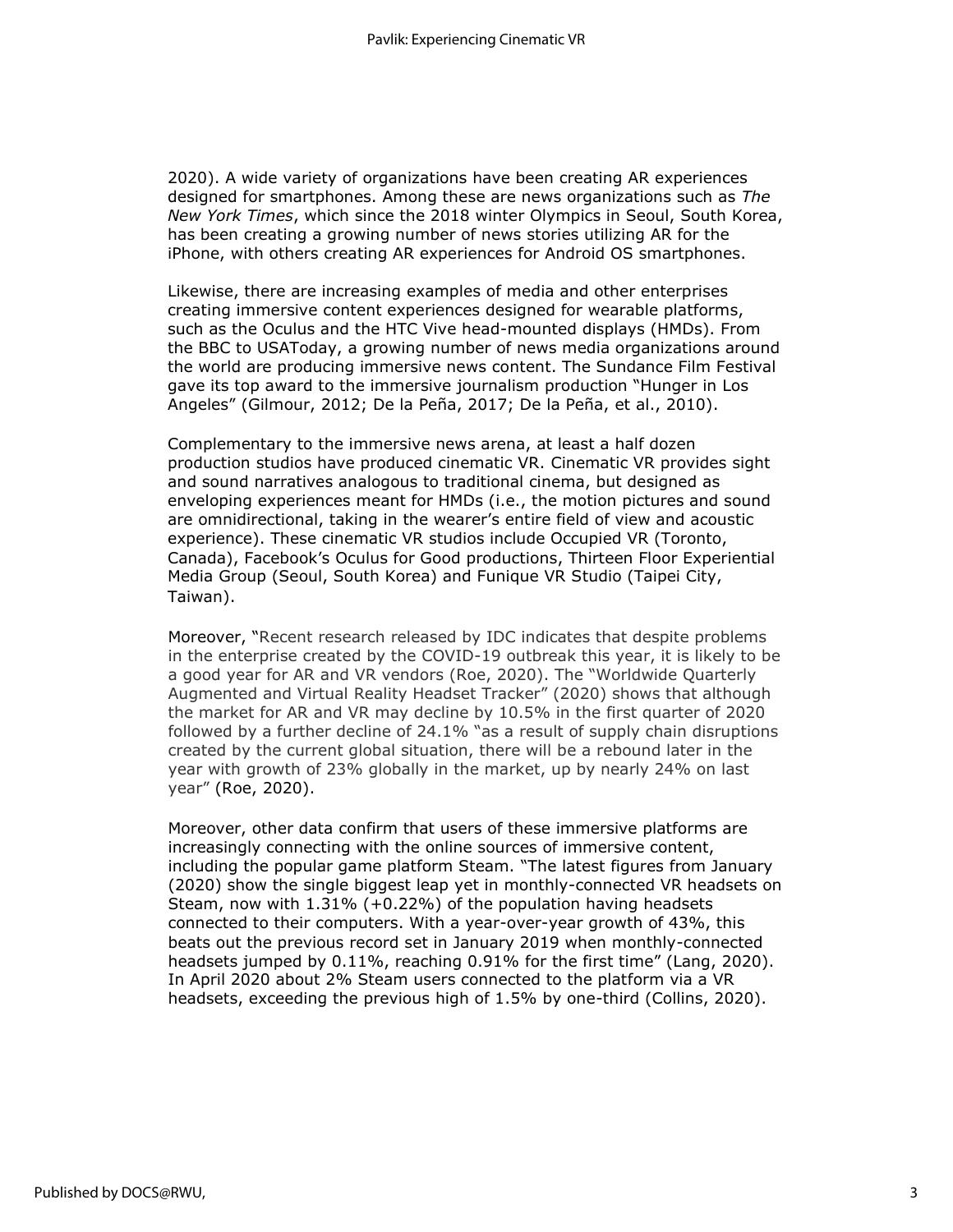In an investigation of the interactive documentary, a web-based precursor to immersive cinema, Pavlik and Pavlik (2015) outlined a theoretical framework that identified "key dimensions of storytelling in the interactive documentary, a media form using digital, networked and mobile media." They state that among the relevant dimensions are the concepts of interactivity, multiple media, and dynamic narrative or non-linear story structure in which an active user controls or even shapes the story pathway with no common single beginning, middle or end; as such, users do not necessarily all experience the same story (Murray, 2017). Traditional analog media tend to feature linear narrative story structure, which gives the audience a common experience (Pinault, 1992; Mittell, 2015). Audiences in traditional narrative forms tend to engage stories in a relatively passive form (McQuail, Blumler, and Brown, 1972).

Pavlik (2018) has refined the digital narrative framework to apply to the platforms of AR and VR, what he calls part of "experiential media." Experiential media allow users to experience virtual phenomena as if present or participants in the content, such as cinematic VR. In this experiential media framework, he identifies six narrative dimensions, including: 1) interactivity, 2) immersion, 3) multi-sensory communication, 4) data-driven artificial intelligence (AI), 5) first-person perspective and 6) natural user interface (NUI). We apply this six-dimensional conceptual framework in the current study to the study of cinematic VR.

Interactivity is defined here as a form of exchange or communication dialog between users and the content experience or with others simultaneously (or asynchronously) engaged in the experience, whether remotely or in physical proximity. In experiential media platforms, users have the ability engage in communication or information exchange with others. They also have the ability to actively control, navigate or otherwise participate in the virtual experience, alter the path of the narrative or even input their own communications. A growing amount of research is examining the nature or user engagement in AR and VR and the role of interactivity in the content designed for AR, VR and related platforms (Hassenzahl, 2013).

Immersion refers to the envelopment of the user, whether visually, aurally or via other senses (e.g., haptic). Critical to understanding the nature of the immersion is what developers call the degrees of freedom within the immersive environment. Omnidirectional, or 360-degree video, has three degrees of freedom (DOF). That is, the user can look in any direction, up/down, left/right, forward/back. This can give the user a sense of being enveloped in a virtual space or a 360-degree image or video of reality or animation. However, the user cannot move about in a three-dimensional (3D) space. That is, the user occupies a fixed space, but can look about. They move about in the virtual environment only if the content developer has encoded movement, such as by moving the camera or programming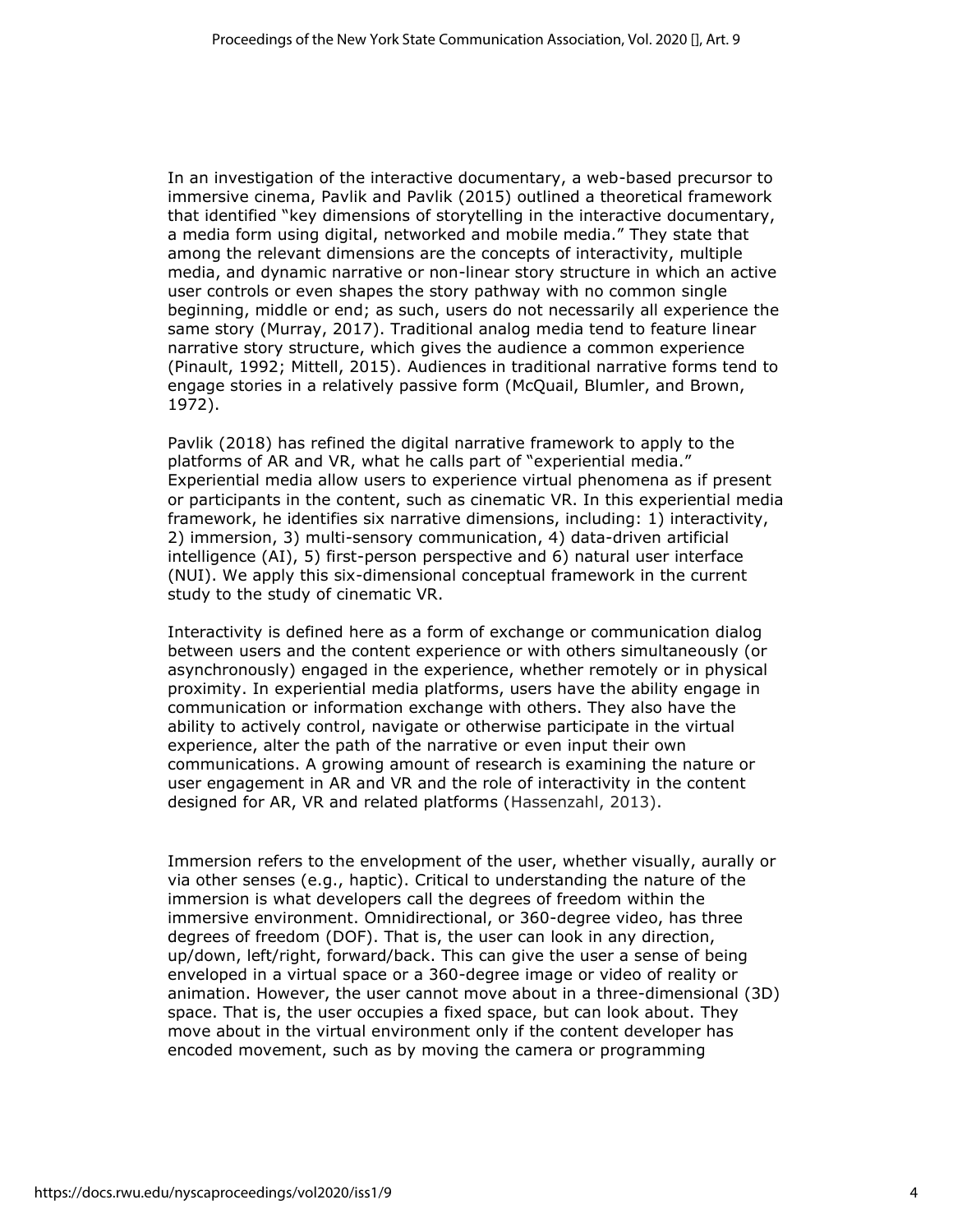movement. Such immersive content offers a step toward fully immersive VR. But for a more fully immersive VR experience, the content developer must encode six DOF. With 6 DOF, the user not only can look about but they can move about, traveling forward/backward, up/down, left/right. Such ability to move can give the user much more complete sense of immersion in VR. Creating immersive content with six DOF requires substantially more programming and production than simply video or audio recording 360 degree fields of view or sound. Conventional video occupies 90-135 degrees of the user's field of view, leaving most of a person's peripheral vision outside the visual media frame. Therefore, the image or video does not fully occupy the individual's visual frame of perception, and possibly reduce psychological immersion. Likewise, 3D audio that provides spatial sound (with 3D integrity in the virtual environment), not just stereophonic, requires a more complex array of microphones that can also maintain geolocative synchronicity.

Multi-sensory communication typically takes the form of visual and aural. But with newer VR platforms haptic, or tactile, user engagement is also available. Taste and smell are also possible in a virtual environment although most current VR platforms do not include technology to enable user taste or smell experiences.

Data-driven AI takes the form of advanced algorithms (programmed instructions or coding) and sensors that track user actions (e.g., gestures, eye movement) and support the generation of an experience with near-zero latency. This means the delay between a user action and a response from the system or virtual experience is imperceptible to the user. It makes the virtual experience seem more real; the user's action, such as tapping on a digital object and getting a reaction, seems to be causally related to the responses in the system and gives the user a sense of agency in the virtual world.

First-person perspective means the user enters the virtual experience as if present as a participant or virtual witness to events or experiences. AR and VR fall along a continuum of virtuality as theorized by Milgram, Takemura, Utsumi and Kishino (1994). AR blends users' real-world and virtual experiences, while VR offers synthetic experiences or computerized experiences that replace users' direct contact with the physical world. Immersive, participatory formats are especially amenable to a  $1<sup>st</sup>$  person perspective because they enable the user to do things, to take actions and see or otherwise experience the consequences.

The natural user interface (NUI) means that the user engages the system and interacts using intuitive means of communication, including voice, gesture, touch or gaze (Marcus, 2015). This enhances the user's sense of presence within the virtual environment and enables participation without the need for training, literacy or other more technical means of interaction and experience navigation (Zahoric and Jenison, 1998).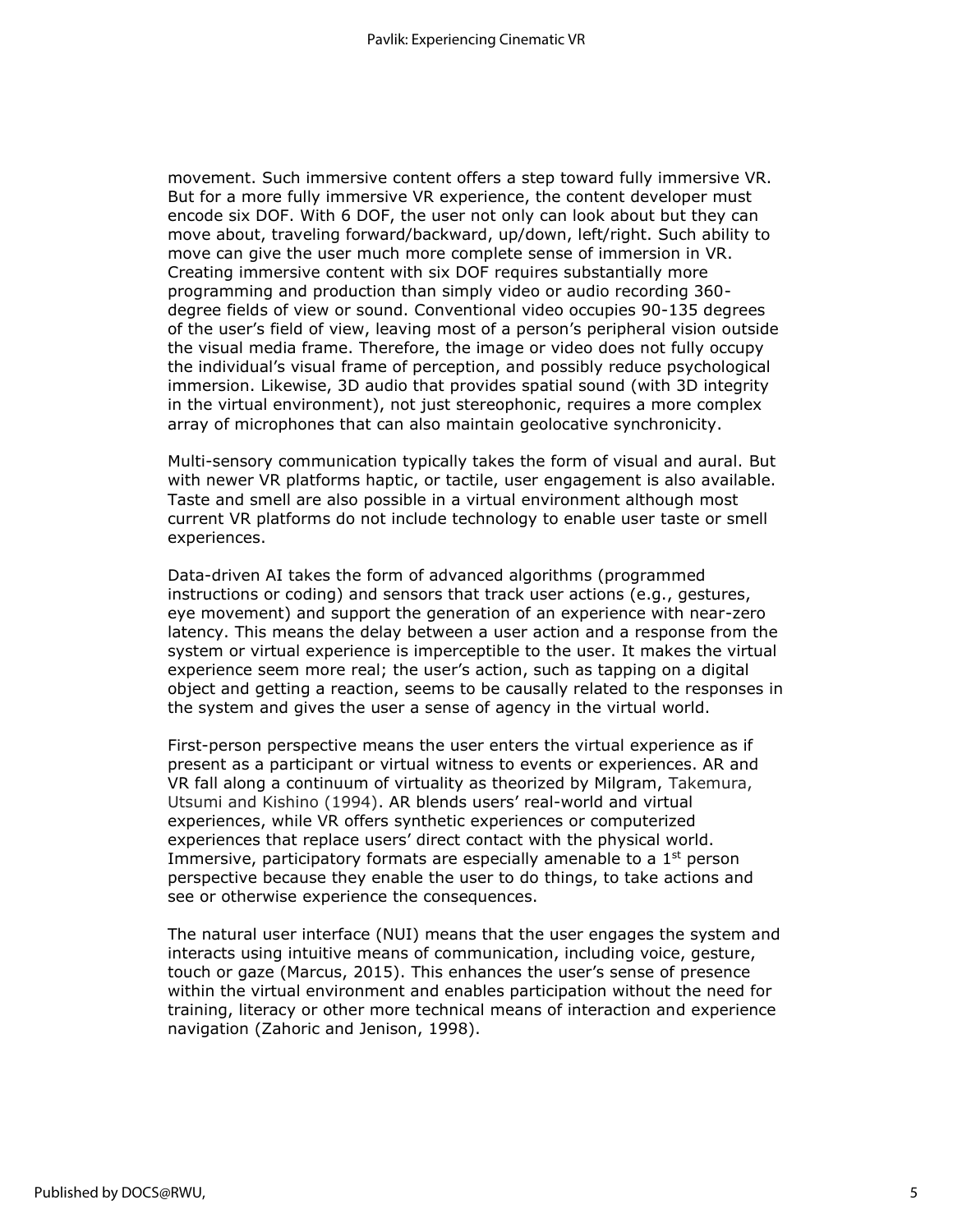Combined, these dimensions enable the user to experience virtual phenomena as if present in virtual environments, thus the label "experiential media." Bailenson, director of Stanford's Virtual Reality (VR) laboratory, describes VR as "experience on demand" (2018:1). A haptic interface could enable the user to feel virtual objects (Parisi, Paterson, & Archer, 2015). Research indicates that the combined dimensions outlined above can facilitate telepresence (Sundar, Kang, & Oprean, 2017; Archer & Finger, 2018).

Telepresence, often shortened to "presence" in an immersive media context, refers to "touch and feel at a distance" (Slack & Wise, 2005, p. 38) and occurs when a medium of communication disappears to the user (Kim & Biocca, 1997). This apparent absence or disappearance of the medium constitutes presence in immersive media such as AR and VR and allows the user to seamlessly enter into a virtual world or experience and engage more immersively in a psychological sense as well, as McLuhan suggested when he posited that the medium is the message (1964).

# **The Current Research Question**

By 2020, the quality of experiential media platforms improved dramatically and the cost had fallen to a just few hundred dollars from several thousand. The installed user base for AR and VR reached a potential critical mass. Moreover, the volume of available immersive content experiences began to offer users a potentially compelling reason to enter into the so-called metaverse, a concept introduced by Stephenson in his science fiction classic *Snow Crash* (1992). The metaverse, referring to a convergent networked digital environment blending virtually enhanced physical reality with physically persistent virtual spaces, seems to have advanced substantially with the stay-at-home orders implemented during the COVID-19 crisis (Smart, 2007). Record numbers of persons around the world immersed themselves in online social platforms such as Zoom, Twitter and Facebook, and engaged increasing amounts of time in immersive media forms ranging from immersive games to VR concerts. One notable example is a virtual concert hosted on the extraordinarily popular global video game platform called Fortnite from Epic Games, based in North Carolina. As of 2019, Fortnite had 250 million players worldwide, and the game generated an estimated \$1 billion in revenues monthly, mostly from in-game purchases by the players. On April 24, 2020, Epic hosted a virtual concert by hip-hop artist Travis Scott, with a record 12.3 million concurrent viewers (Rogers, 2020). The previous record for a virtual concert was DJ Marshmello's performance February 2019 with 10 million concurrent viewers. Scott's *Astronomical* captured 27.7 million total views across the five events that ran through 27 April. In the concert, a virtual Scott was scaled to more than 100 feet in height, and teleported virtually across the universe as he performed his popular music, featuring themed in-game items for purchase and a psychedelic road trip through space.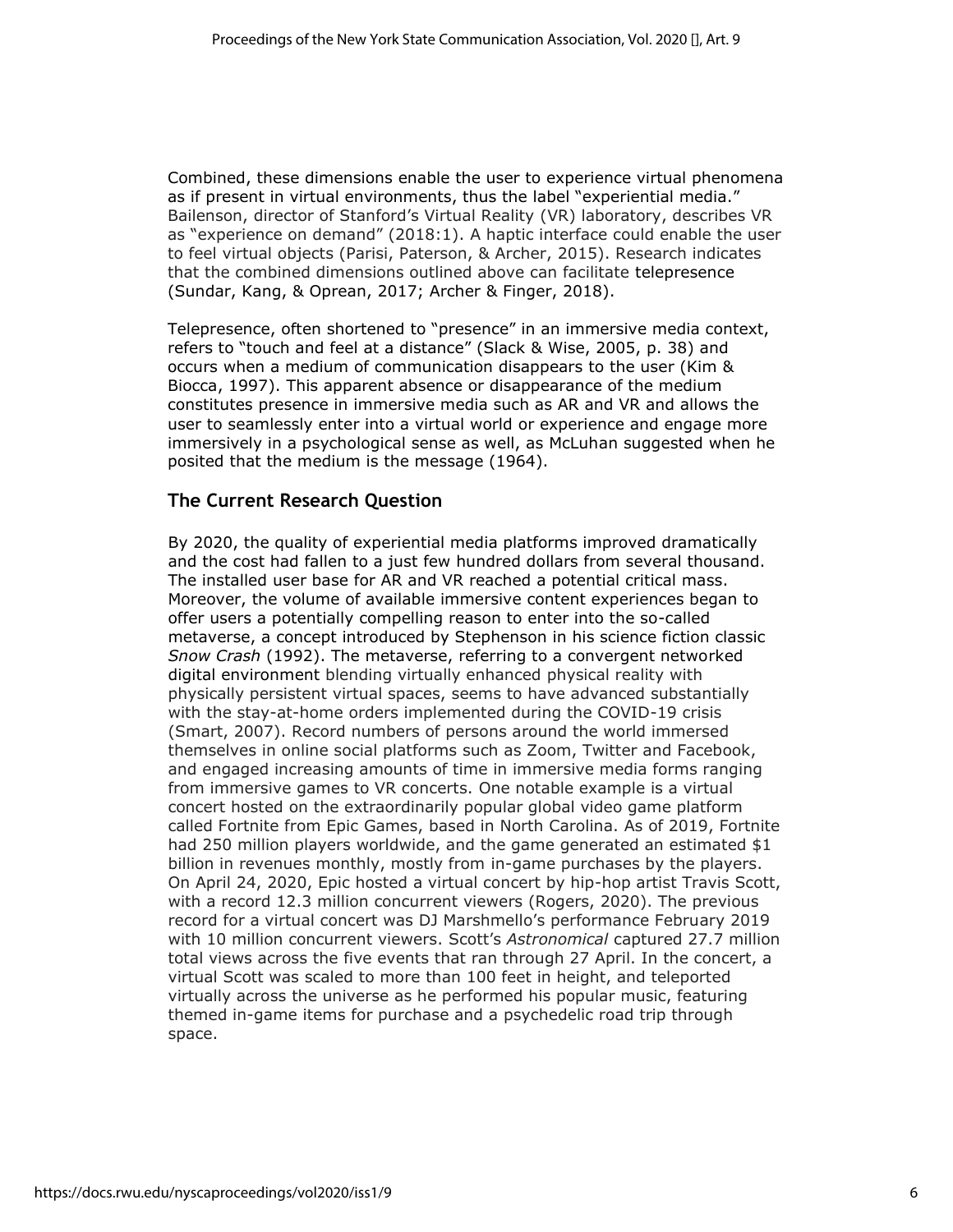In this paper we journey into one part of the metaverse, that of cinematic VR, the domain of VR storytelling and experiences. We ask how and to what extent are content creators of immersive cinema utilizing the unique qualities of the experiential media platform of VR in the 15 entries in the TriBeCa VR film festival titled Cinema360 and held in 2020.

Other film festivals are making their cinematic VR entries available online on the Oculus Quest platform, as well, among them SXSW which featured "After the Fallout" (20 May 2020).

# **Method**

Because of the COVID-19 pandemic, the 2020 Tribeca festival was moved entirely online, where public screening of the Cinema 360 entries was available on-demand and at no cost on Oculus TV 17-26 April 2020 (Stein, 2020). To view, or more precisely experience, the entries in an immersive format required the user to don an Oculus headmounted display (HMD), such as the Oculus Quest, which the author used. The HMD also required a WiFi connection to access and download the content. It should be noted that the festival entries examined here are not presented as full VR. They are entered in a festival category labeled "360", indicating that the immersiveness is framed in the context of three DOF, not six. There are other categories designated VR, with presumably six DOF content.

The analytical framework used here is based on identifying whether and the extent to which each entry employs the six dimensions of experiential media storytelling. This means 1) whether a video employs interactivity and in what form, 2) the user of immersion, including three (or potentially six DOF) visually, three-dimensionality imagery, and audio envelopment, 3) the use of multisensory engagement (sight, sound, haptics), 4) the role of AI and/or data to provide a zero-latency adaptable user experience, 5) the use of first or third person perspective and which is dominant temporally, and 6) the use of natural user interface (voice, touch, gaze or other).

The fifteen entries in the 2020 Tribeca Film Festival Cinema360 competition serve as the data source for this paper and are listed in Figure 1. The author experienced each entry (i.e., viewed immersively) twice during their oneweek of their availability on OculusTV 17-26 April 2020. Each entry was evaluated in terms of its utilization of the six narrative dimensions of experiential media outlined above and summarized in figure 1. All fifteen productions were recorded and posted on the OculusTV, where the author downloaded them onto his Oculus HMD. He viewed each alone, with no social interaction or social media. Non-immersive conventional video trailers of some of the productions are on Vimeo (2020). Although some of the author's study measurements are quantitative, this study is essentially an impressionistic one. Results cannot be generalized from the reactions and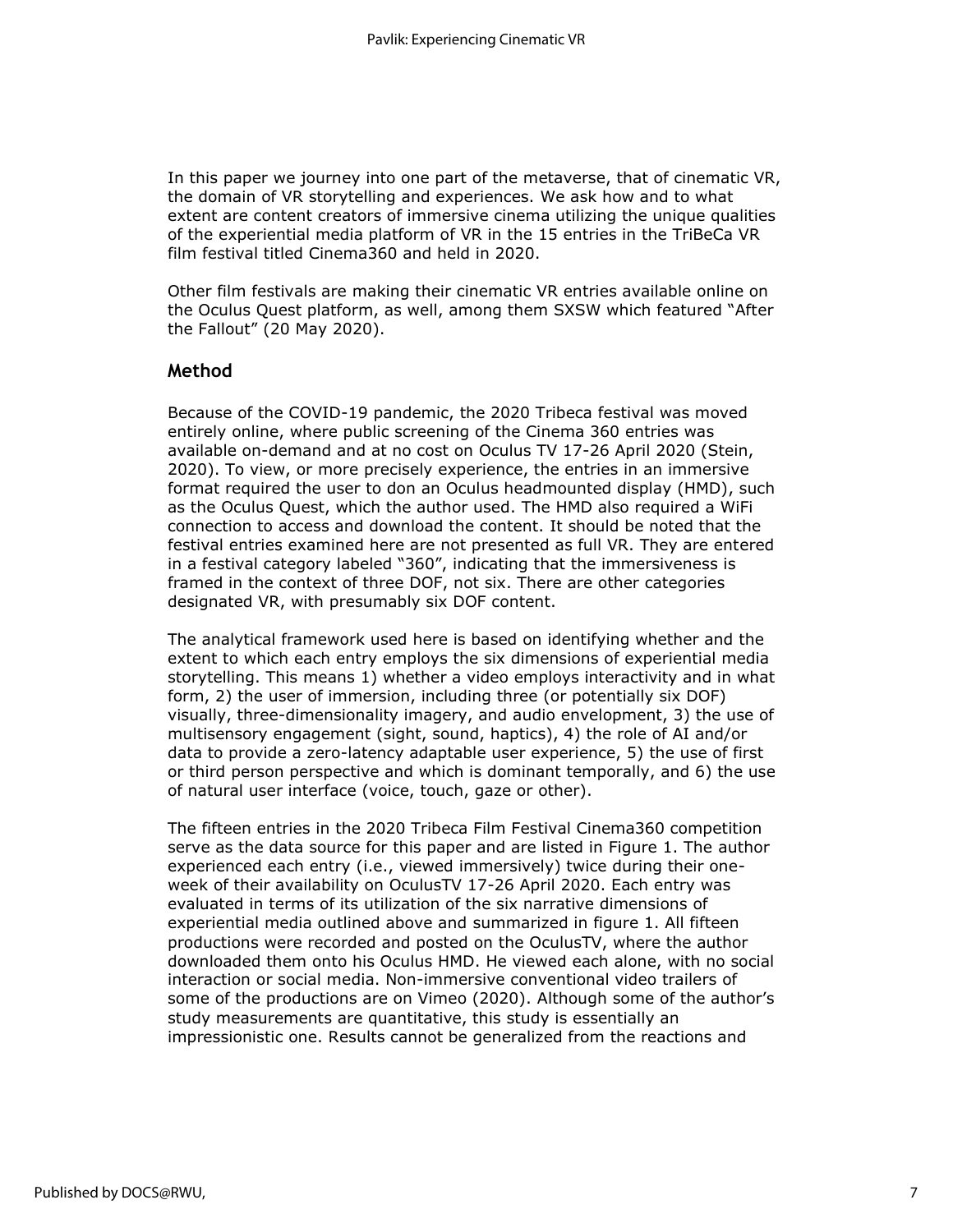coding reported here. But it is hoped the findings will be suggestive of the value and relevance of the key concepts of experiential media as they are manifested in this current generation of cinematic VR.

To best understand the nature of the immersive viewing experience, it is worth describing in some detail the Oculus Quest of 2020; see images 1 and 2. An immersive, head-worn device, the Quest is markedly better than the Google cardboard of 2015, which required the user to fold a cardboard cutout into a headworn display into which the user inserted their smartphone. The viewing experience was similar to a Sawyer's View-Master display. The Quest of 2020 is made of molded plastic, with built-in computer and WiFi technology, spatial speaker playback. The device is adjustable to the user's head size and eye-sight focal length. The display is of substantially higher resolution, comfort, and omnidirectional field of view with immersive audio quality and haptics. In a relative to television sense, the immersive platforms of 2015 were akin to an early B&W 12" TV sets with mono-phonic sound of 1940s which were often viewed head-on through a magnifying glass, in contrast to 2020's 60" ultra high definition color TV displays with surround sound. There are similarly dramatic differences in content, too.

"Launching back in 2019, Oculus Quest is the all-in-one VR gaming system," wrote one industry observer (Vane, 2020). "There are no cables, and no PC is required at all (previous HMDs required a cable connected to a PC, greatly limiting the immersive experience). It's an entirely wireless experience – except when charging the headset, of course. Two Touch controllers are even included with the headset – one for each hand. All you need to do is buy some games or apps." The system also allows the user to employ their own hands as the controllers.

Further, the "Oculus Quest handles motion tracking with four built-in ultrawide-angled sensors that track your exact position in real-time. Unlike the entry-level [Oculus](https://manofmany.com/tech/oculus-go-vr-headset-inclusive-escape-reality) [Go,](https://manofmany.com/tech/oculus-go-vr-headset-inclusive-escape-reality) the Quest provides 6 DOF motion tracking. This means your movement will be recognised around a room versus just looking and pointing." As to the quality of the visual display, the Oculus features an OLED display with "resolution of  $1600 \times 1440$  per eye while incorporating a lens spacing adjustment to help maximise visual comfort. Oculus has also improved the built-in audio, so you get higher-quality, immersive sound with even deeper bass."

Using the Oculus also requires certain safety precautions to protect the user, who once inside a virtual environment can easily forget where they are in the physical world and could be injured by physical objects not visible in the virtual space. As a result, the Oculus has a built-in protective virtual field (with a minimum 5'x5' space), called "the Guardian" that the user calibrates before using any app or watching any cinematic VR. The "Guardian technology carries over from the Oculus Rift with built-in outwards-facing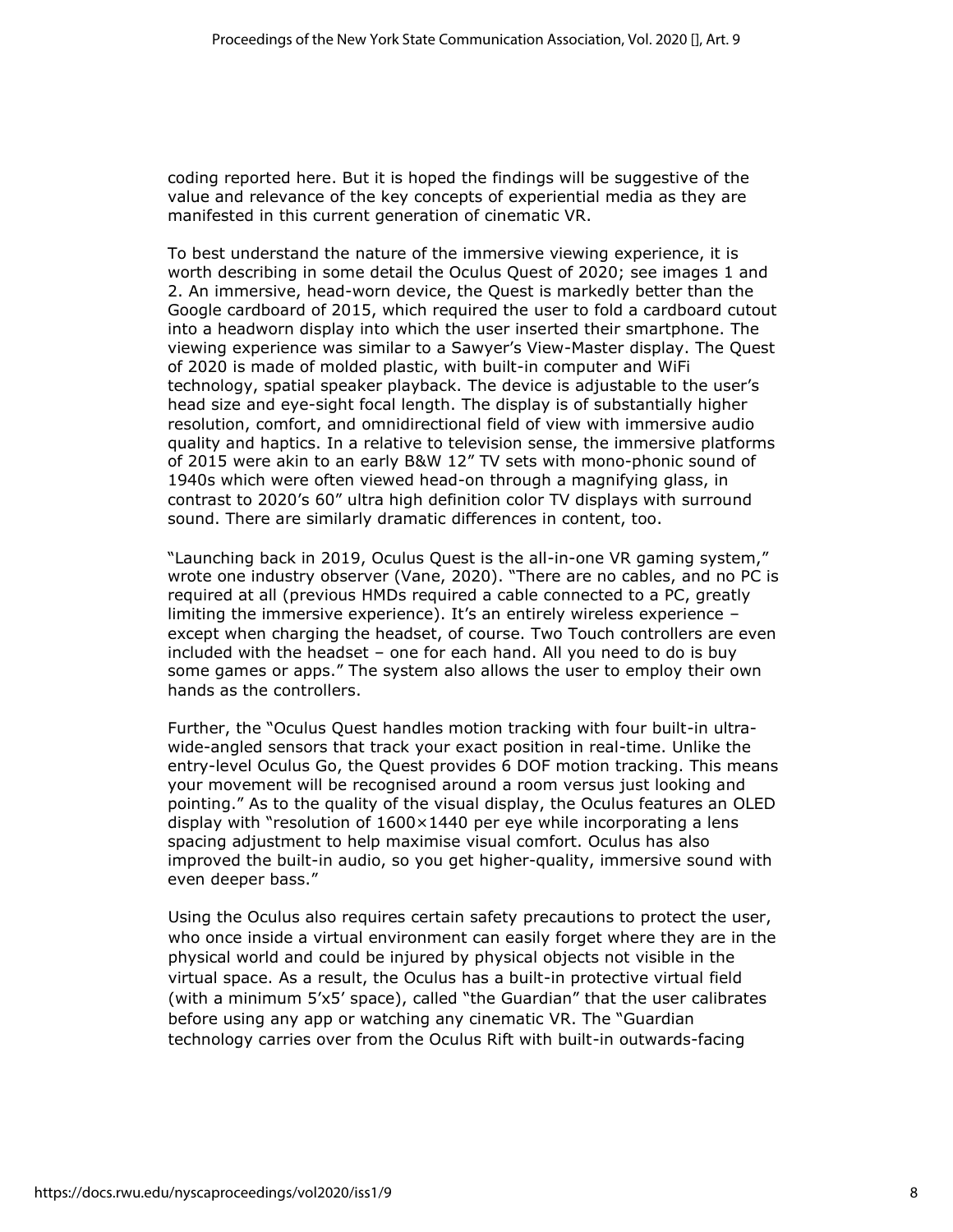monochrome cameras used to set up the boundaries of your play area to avoid injury. The system can recognise and store multiple play areas, so you can quickly move VR from room-to-room or house-to-house" (Vane, 2020). The Oculus also recommend to the user the taking of breaks from VR every 30 minutes.

As to the haptics or touch interface, "Two (handheld) Touch controllers are bundled with the headset, so there's no need to purchase expensive accessories. The controllers bring your hands and gestures into VR so you can easily interact with virtual worlds. Your slashes, throws and grabs appear in VR with intuitive, realistic precision. The controllers feature two buttons, a thumbstick and trigger for merging traditional controls with your physical gestures" (Vane, 2020).

# **Findings**

Cinema360 grouped the fifteen international entries (only three are U.S.A. productions) into four categories, *Dreams to Remember, Seventeen Plus, Kinfolk,* and *Pure Imagination,* with three or four entries in each. This analysis focuses on each production's use of narrative techniques, particularly the qualities of experiential media. Figure 1 summarizes the findings. We begin our discussion with the four entries in *Dreams to Remember*.

[INSERT FIGURE 1 ABOUT HERE.]

*1 st Step* is a non-fiction immersive documentary produced in Germany. It tells the story of the Apollo 8 lunar mission of 1969 as well as more recent space travel by NASA astronauts. Some of the narrative is in the  $3<sup>rd</sup>$  person when the story focus is the astronauts themselves. The user, however, is largely engaged in the  $1<sup>st</sup>$  person as an active participant rather than as a passive viewer or audience member. The experience begins by transporting the user into an immersive space through a portal like 3D doorway. The user soon ascends via an elevator rising to the Apollo 8 space capsule. The experience uses actual NASA film footage and images presented in 360-degree format. The user can look in any direction at any time. Much of video features 3D visual imagery with compelling depth of field. Spatial audio plus Englishlanguage narration accompanies the user on their journey to the surface of the moon. Although the historical narrative is linear, non-interactive, nonhaptic and features only 3 DOF, the high-resolution, color and omnidirectional visualization and spatial sound generates a strong sense of presence for the user and brings a high level of verisimilitude. After experiencing the narrative these were the author's immediate thoughts: I've just journeyed to the moon and back and it was inspiring.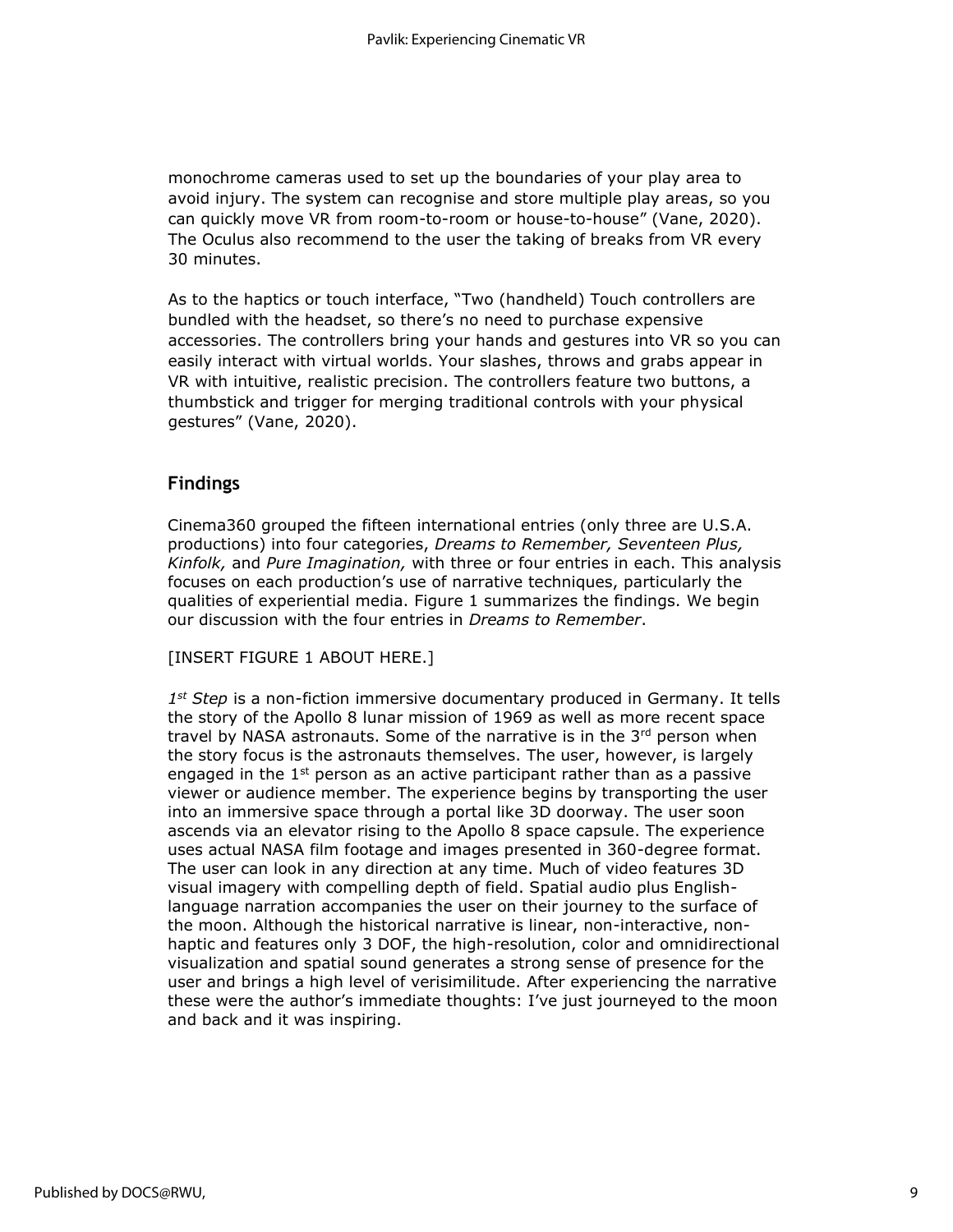*Rain Fruits* is a South Korean production blending animation and live action into a 3D 360-degree 3 DOF linear fictional narrative. There is no interactivity or haptic engagement, but original music and narrated, English-language audio surrounds the user as they travel through a  $3<sup>rd</sup>$ -person story of a Myanmar migrant as an expatriate worker in South Korea. The social justice themed narrative offers a critique of capitalism, although the migrant's journey transforms from one of initial frustration and homesickness into eventual happiness, at least in a professional context as he gains entry into the world of professional engineering. One notable scene briefly transitions from  $3<sup>rd</sup>$  person to 1<sup>st</sup> person viewpoint, and the user quickly enters as though running into the subway entrance. A side effect of this is the user may feel some motion sickness (or VR sickness), if they are not well acclimated to the VR platform. This experience highlights the need for the user to build up tolerance for wearing an HMD.

*Dear Lizzy* is a colorful animated 3D and 360-degree environment in which the user watches as a woman shares her English-language narrated and musical journey of missing Lizzy, her dear friend. The user virtually travels through various fanciful land, sea and space scapes. In a few short sequences, the user sees the through world via a  $1<sup>st</sup>$  person view, but most of the experience is told in the  $3<sup>rd</sup>$  person voice. The journey is linear and the user can look around with 3 DOF in this brief American production.

*Forgotten Kiss* is a production from Finland blending live action and animation in a complex and colorful 3D, 360-degree fantasy. It is an adaptation of a Russian folk tale. Narrated in English, the spatial audio features a techno music background in dreamlike fantasy. In a combination of  $1^{st}$  and  $3^{rd}$  person perspective, the user travels through the linear narrative, although they are drawn to look in various directions through audio cues, such as a voice from behind, or an unusual musical note left or right.

Category *Seventeen Plus* features four productions. We begin our analysis with a narrative that focuses on suicide. Reminiscent of the classic CBS TV show *The Twilight Zone* or the contemporary Netflix series *Black Mirror*, *A Safe Guide to Dying* is a Greek production that offers a largely 3rd-person linear narrative of Linus Fielding, a middle aged man who gradually comes to realize he exists in a virtual world. Somewhat evocative of HBO's *Westworld*, Linus discovers he is trapped in this virtual world. Becoming increasingly alarmed and depressed, he tries to commit suicide, but finds that cannot kill himself. The compelling narrative uses 360-degree visualizations effectively to advance narrative flow, incorporating some 3D effects. Spatial audio directs the user's occasional  $1<sup>st</sup>$  person perspective to look in various directions. The live action narrative is occasionally nonlinear in its flow, but only under the control of the production and not the user.

*Black Bag*, a Chinese production, is a dark, animated, hand-painted, and abstract 360-degree narrative of an urban bank robbery, suggestive of the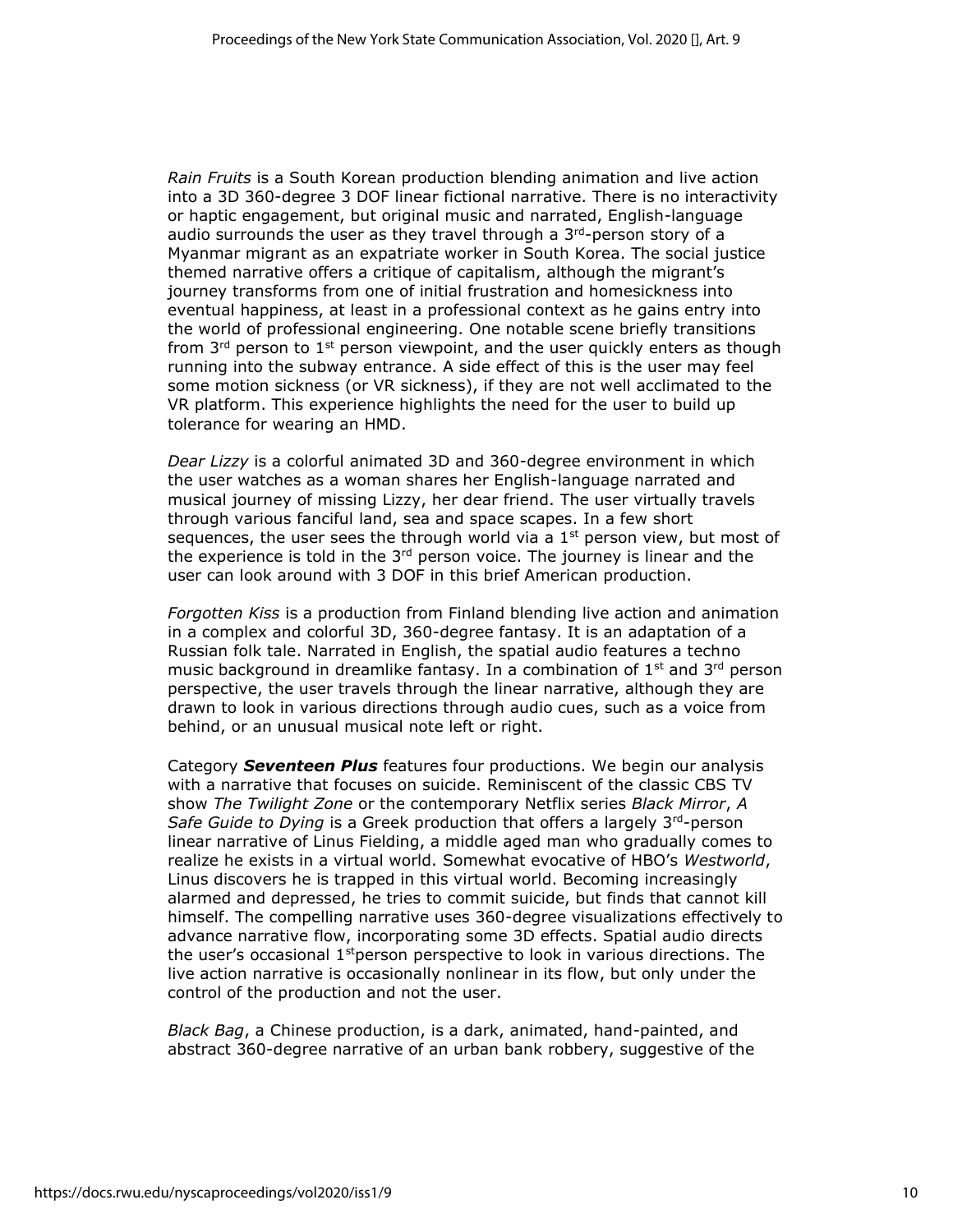popular video game, *Grand Theft Auto*. The depiction of only white males in the narrative limits its accessibility for diverse users. Some occasional 3D imagery enhances the 3<sup>rd</sup>-person narrative.

*The Pantheon of Queer Mythology* is a Spanish production that engages the user in immersive, 360-degree imagery, with 3 DOF and compelling 3D visual fantasy depictions of Queer culture. The linear animated narrative makes effective use of scale. Placing the user in the role of a visitor to an imaginary museum, the user travels much of the story in the  $1<sup>st</sup>$  person. The narrative transitions cleverly by transporting the user from the ordinary to the mythological Queer world beyond. Some sexually explicit imagery populates the story, which explores the diversity of human identity. With a broad range of color, sound and fantastical oversized imagery, this production offers indirect interactivity via a companion website.

Inspired by Goya's *Saturn*, *Saturnism* is a French production. This linear 360 degree animation begins in near darkness as the user hears a strange crunching sound. The perspective is  $1<sup>st</sup>$ -person, and the user begins to realize they are in a cave. As the scene before them becomes more visible, the user realizes they are witnessing the giant god Saturn devouring a human man. The experience seems uncomfortably real when Saturn's large pointed teeth seem to clamp down on the user's head. The author found himself wanting to yank off the headset. The user is about the size of Saturn's hand and feels as vulnerable as Gulliver in Brobdingnag, the land of giants in Swift's classic tale. Spatial audio effects range from the sounds of footsteps in the cave to Saturn's eating. The sense of presence is powerful and terrifying; the author had to keep reminding himself it wasn't real.

Category *Kinfolk* includes four productions. We start with an analysis of an Ethiopian production, *Ferenj: a graphic memoir in VR*. *Ferenj* means foreigner. The 3D 360-degree animated narrative explores mixed race identity through the lens of a first-generation Ethiopian-American. The story is presented largely in a  $3<sup>rd</sup>$ -person perspective, and the user hears in English narration the protagonist tell the story of her conflicted identity. "I grew to hate the fact there is white in me," she states. The 3 DOF linear narrative depicts cultural scenes visually and through a combination of Ethiopian and American music. One compelling part of the story is the narrated memories of the woman conversing with her parents and friends. A few moments switch the user into a  $1<sup>st</sup>$ -person viewpoint during this dialog.

*The Inhabited House* is an auto-biographical production by Argentine director Diego Kompel. Kompel narrates the story and shares many of his own still photos and home movies interspersed to create the immersive 360-degree non-fiction personal documentary set inside home of his grandparents. There are no 3D components and the story is largely linear in a temporal sense, and the user has no control of the narrative flow or movement of the story. Yet, the experience has warmth as a combination of spoken word English and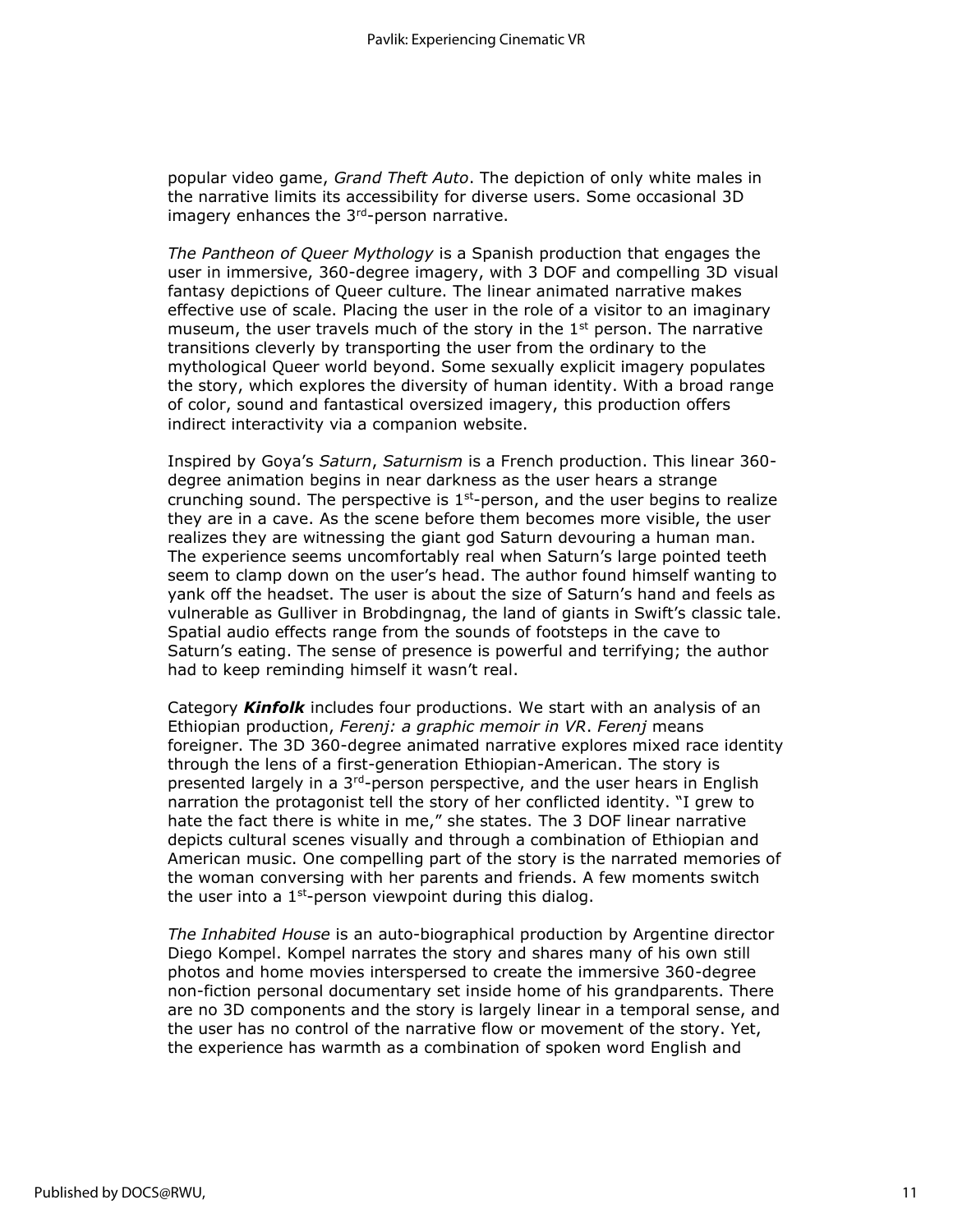Spanish blend together with ambient sounds, music and singing from the past.

On its face, *Home* is perhaps the simplest of the entries in the Cinema360 competition, and also the most complex. Produced Taiwan, R.O.C., the production is a virtual visit inside a Chinese home in Taiwan (R.O.C.). Employing an entirely  $1^{st}$ -person point of view, the user immediately assumes the role of the grandmother, whose multigenerational family has come for a visit on a Chinese holiday. With quality spatial audio, the conversation is in Chinese with subtitles. Within the narrative, a family member walks up to you, the user, grandmother, and leans in, looking you directly in the eye. The feeling is uncanny and seems real. When he speaks to you, the feeling of a need to respond is profound. The live action, entirely shot within an actual two-room home in Taiwan is highly authentic down to fine details, including items of food, clothing and a Chinese program playing on the TV. As family members begin preparing to depart, they first come close to you, look into your eyes, address you and express their love and regrets that they must leave, but they will be back. Suddenly, you begin to move and, if you glance down, you see you are in a wheelchair, and behind you is your nurse pushing you toward the wide, open patio entrance to your home, where family members have gathered for a family photograph. Produced by Funique VR studio, with director Kidding Hsu, the live action production features a large cast of more than a dozen young and old actors. Throughout, the user can't help reacting by talking, responding, nodding, waving. At times forget it's easy to forget the actors on screen can't hear you; the simulated interaction is deeply felt. And it's hard to not feel sad when they leave you alone. Shot in 360-degree video, there are a few well-chosen 3D movements such as that of the rolling wheel chair. *Home* seems simple but delivers high verisimilitude. It's the difference between watching people and being in the room with them. Utilizing the VR Film Lab, the production features 8K (i.e., ultra high definition) video (with stereo audio).

*Home* evokes a concept from aesthetics known as "the uncanny valley," an "hypothesized relationship between the degree of an object's resemblance to a human being and the emotional response to such an object." Humanoid objects that "imperfectly resemble actual human beings provoke uncanny or strangely familiar feelings of eeriness and revulsion in observers" (Mather & Reichling, 2016). The term "valley" refers to "a dip in the human observer's affinity for the replica, a relation that otherwise increases with the replica's human likeness." In the case of VR, this uncanniness is acute when actors in the scene approach the user, look them in the eye, and apparently interact with them. The apparent reality of the experience makes the user almost forget it is only virtual.

This uncanniness is amplified by the breaking of the 4<sup>th</sup> wall notion endemic to theater and film. In these performance arenas, the actors exist in a world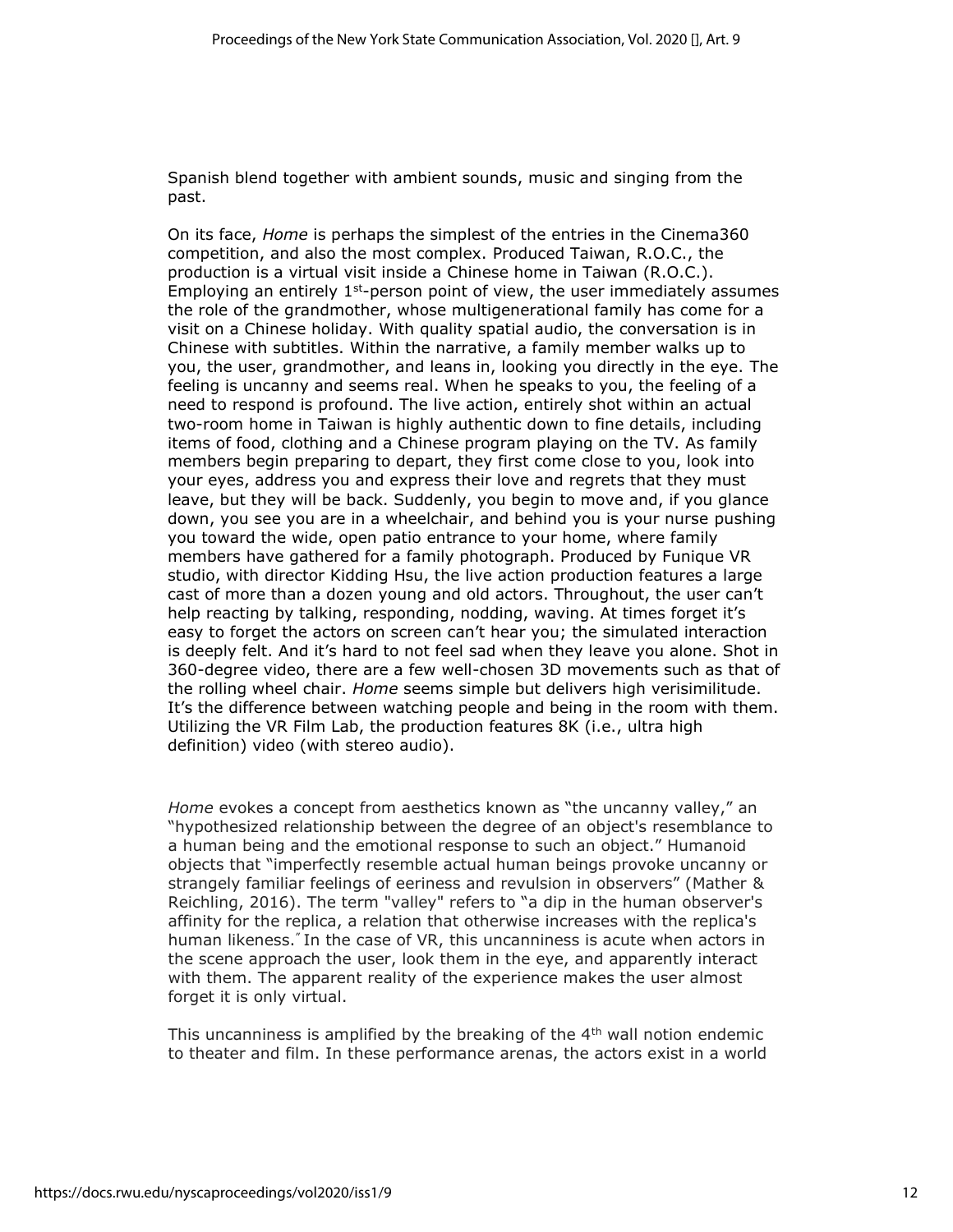bounded by three walls, and separated from the audience by a so-called 4<sup>th</sup> wall. Since the time of Shakespeare, productions occasionally have utilized the narrative device of breaking the illusory  $4<sup>th</sup>$  wall to engage the audience directly by having an actor look at and speak to the audience rather than another actor. In cinema, this technique sometimes has been used to enable an actor to speak directly to the audience. In TV shows, hosts often use this technique when introducing a show, look into the camera lens, and speak directly to the audience (e.g., director Alfred Hitchcock would do this in the opening and closing of his show, *Hitchcock Presents*, in the 1950s). Reporters in the field and news anchors in the studio will typically look directly into the camera lens and speak to the audience, temporarily stepping out of the  $3^{rd}$ person voice and into a 2<sup>nd</sup>-person perspective. Research suggests the technique of direct eye contact can exert multiple psychological impacts, including increasing self-consciousness and audience trust in the news presenter (Jarrett, 2016). In *Home*, this technique creates a simulated interaction between the user and the rest of the characters, who are analogous to humanoid robots within the VR production, making the experience seem all the more real to the user.

The category of *Pure Imagination* features the final four productions. Supported by the Oculus *VR for Good program* (part of Facebook, which owns the Oculus), *Lutaw* is an animated production from the Philippines. The 360 degree narrative begins with the user submerged underwater in the Philippines sea. 3D visual effects are compelling, with the user briefly in a  $1<sup>st</sup>$ person perspective, experiencing a close encounter with a shark and other sea life. After swimming to shore and the story transitions to the  $3<sup>rd</sup>$  person, the user observes the travails of a young girl and her even younger brother, as they experiment with various impromptu water sports. They finally settle on building their own little yellow pontoon boat in which they travel across the bay to school. Inspired by the reallife story of a yellow school boat in the Philippines, the linear narrative features ambient music and sound effects but no human voices.

*Attack on Daddy* is a production from the Korean Film Council. It features a combination of live action and animation. With realistic 3D effects, the user begins the experience inside the apartment home of a young Korean couple and their child, as seen and heard in a 360-degree 3 DOF format. The story soon becomes a fantasy adventure inside the little girl's dollhouse. Mostly told in the  $3<sup>rd</sup>$  person, the story creatively and effectively incorporates two scenes in which the user enters a  $1<sup>st</sup>$  person perspective. The linear narrative places the user in the role of father as villainous rabbits attack him inside the dollhouse, and then the user enters the point of view of a murderous 7' rabbit wielding a meat clever (combining animation and live action). Blending sounds effects, voices and music, the fast-paced experience is compelling.

*Tale of the Tibetan Nomad* is a UC Berkeley Theater Department production adapted from a play. The experience is a 360-degree live-action video with no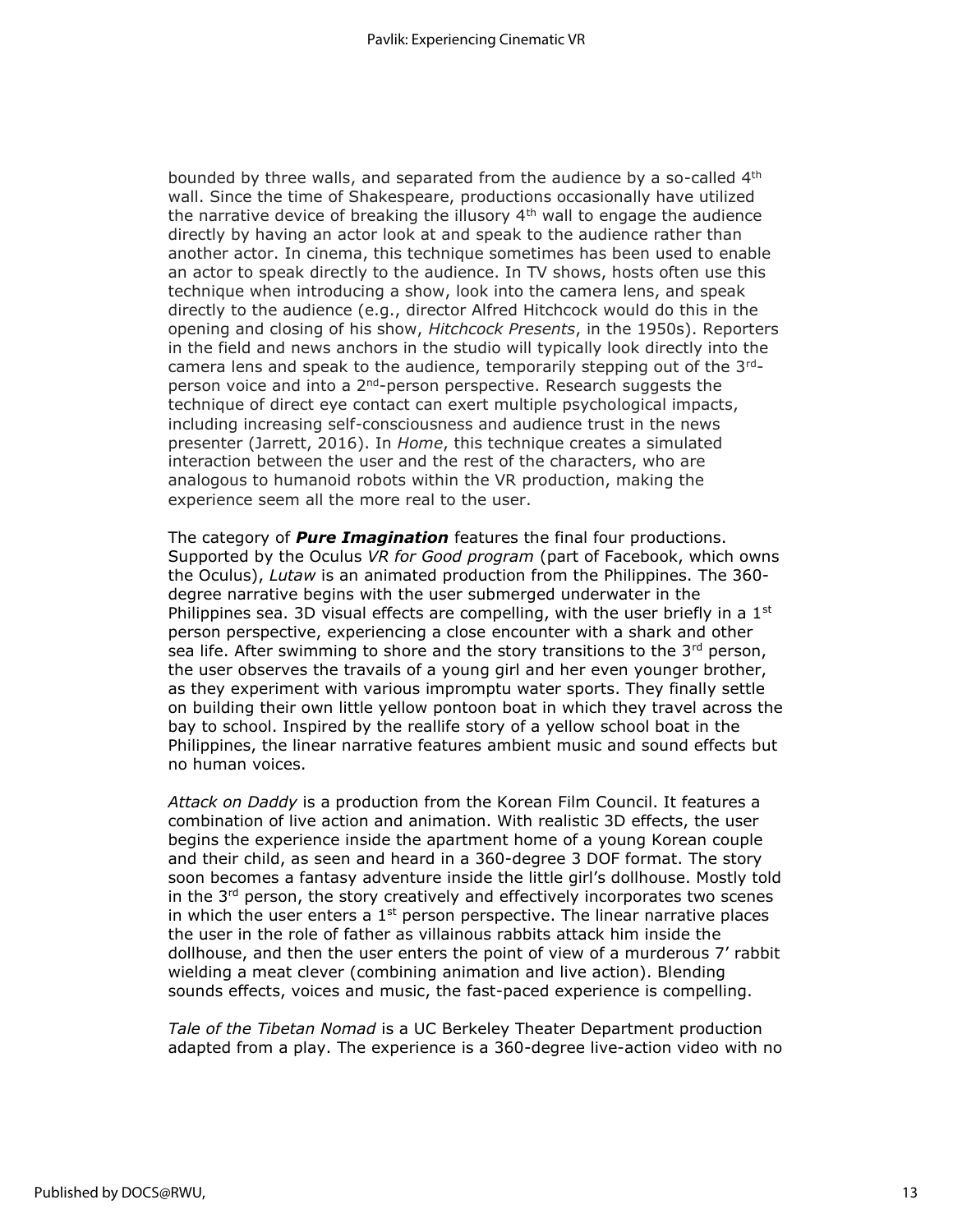3D effects, although there are some interesting uses of depth of field. The linear narrative employs a dream sequence involving a Tibetan nomad who marries but loses his wife, only to awaken with renewed appreciation for the vows he is taking that day. Told using the  $3<sup>rd</sup>$  person voice, narration (with limited dialog), acoustical effects, including ambient sounds, and traditional music advance the story. Audio cues encourage the user to look about and explore the visual scenes, particularly the colorful interior of the traditional tent home woven of yak-hair that the man occupies with his dream wife and newborn son.

*Upstander* is a 3 DOF 360-degree video animation from the U.S.A. It delivers an antibullying message, with scenes set inside a school gym, classroom, and hallway. Animated black and blue backpacks bully a little green one playing basketball, in the classroom, and at the hallway lockers, until a big red one intervenes. The narrative is in the  $3<sup>rd</sup>$  person, linear and has no 3D effects, but incorporates some limited sound effects. Oculus VR for Good supported the production.

# **Concluding Reflections**

The entries in the Cinema360 competition provide a revealing look at the state of immersive cinema. There are promising productions from around the globe, and many of them are intriguing and compelling immersive experiences. Few of the productions, however, make highly effective use of the immersive platform's full potential. None of the productions feature 6 DOF; instead, they offer only 360-degree video and audio, no interactivity, and little use of NUI beyond simply looking about. AI and data use do not come actively into play, as there is no interactivity or haptic engagement, or customization or user control of the narrative flow. Several of the productions do utilize compelling 1st-person viewpoints, including *Saturnism* and *Home*, which employs simulated interaction by breaking the theatrical 4<sup>th</sup> wall. They are all relatively short in duration, though the experimental nature of cinematic VR of 2020 may account for that.

The 2020 productions are in contrast to *The Key*, a cinematic VR experience with interactive content and which won the Tribeca Film Festival 2019 award. *The Key* features an entirely 1<sup>st</sup> person experience that puts the user inside a mystery adventure classified as entertainment for persons ages 10+. *The Key* begins with Ana as host or friend who appears as alien and tells the user she has lost her memory and needs help. All she remembers is a mysterious key. The Oculus hand controllers become for the user mittens on their hands. When the user reaches out to grasp the key, the journey commences. It is worth noting that creating 6 DOF content requires different production processes than 3 DOF (Oculus, 2020), including stereoscopic, 3D cameras and for interactivity the use of an immersive game design engine such as Unity (SkarredGhost, 2020).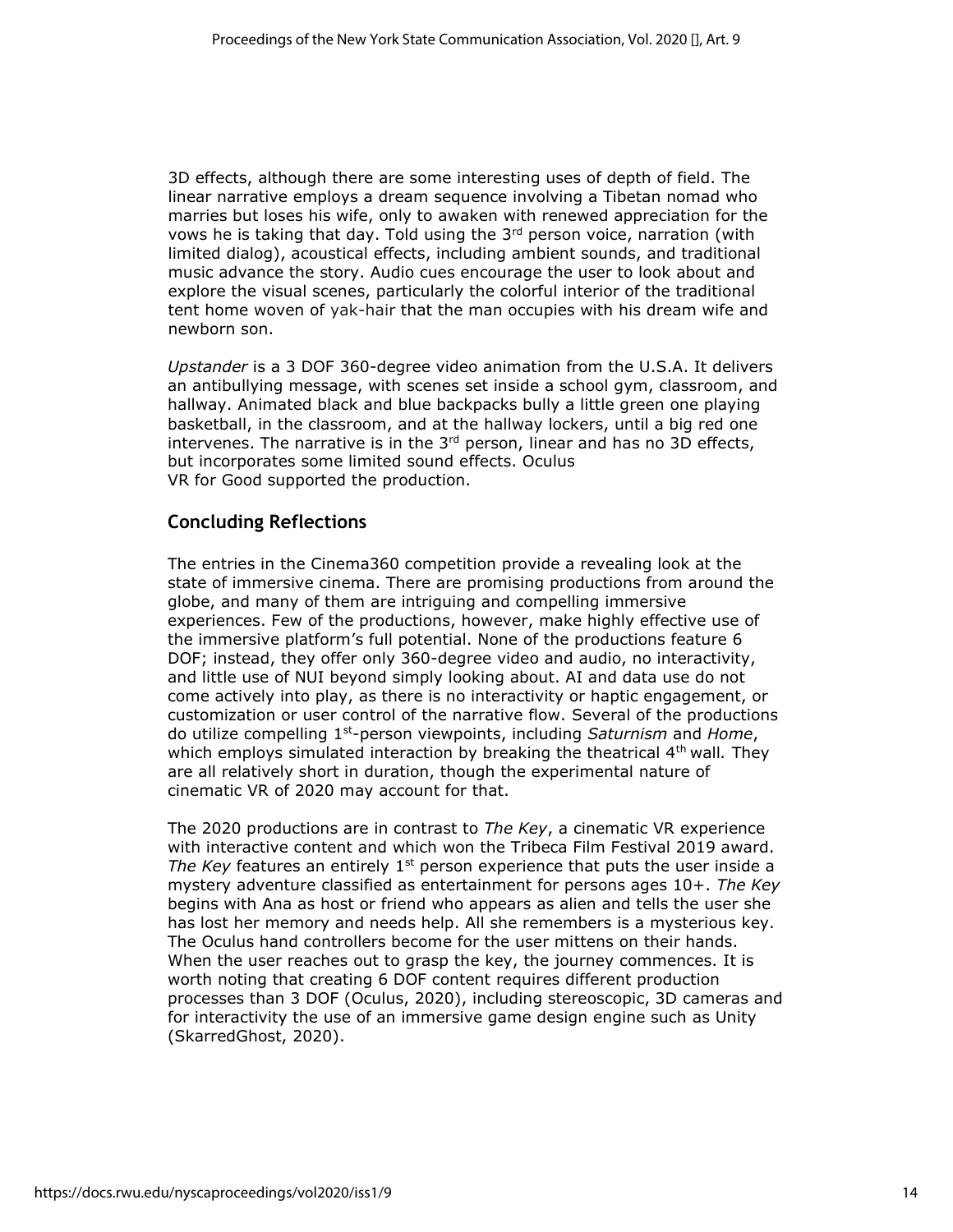Limited to 3 DOF and featuring no haptic interface, Cinema360 entries underscore the potential for immersive experiences to be even more user engaging. In addition to enabling more active user mobility, designing narratives that utilize the Oculus haptic capacity could richly expand the multisensory user experience. Touching virtual objects and feeling them, tapping into proprioception, could greatly enhance the user's sense of self and presence in the virtual world. Sometimes called the sixth sense, or kinaesthesia, such haptic interfaces with proprioception could strengthen the user's sense of self-movement and body position within a virtual space and the apparent physical reality of that digital space. Of course, such capacity also demonstrates the importance of the Guardian virtual boundary. Whether the user is seated and stationary or standing and mobile in a room scale experience, physical movement while in a virtual environment carries with it the potential for physical injury as well as active engagement.

Cinematic VR that more fully utilizes the capacities of the VR platform may generate more powerful effects, including presence and empathy. Future research that focuses on these aspects of cinematic VR could provide valuable insight and guidance to media professionals and artists dedicated to creating new immersive experiences.

#### **References**

- Archer, D. & Finger, K. (03/15/18). Walking in another's virtual shoes. *Columbia Journalism Review*. Retrieved 5 May 2020 from [https://www.cjr.org/tow\\_center\\_reports/virtual-reality-news](https://www.cjr.org/tow_center_reports/virtual-reality-news-empathy.php)[empathy.php](https://www.cjr.org/tow_center_reports/virtual-reality-news-empathy.php)
- Bailenson, J. (2018). *Experience on demand: What virtual reality is, how it works, and what it can do.* W.W. Norton & Company: 1.
- Baum, L. F. (1901). *The master key.* Bobbs-Merrill.
- Collins, B. (4 May 2020). VR headsets are dying a lonely death. *Forbes*. Retrieved 4 May 2020 from [https://www.forbes.com/sites/barrycollins/2020/05/04/vr-headsets](https://flip.it/KJb9Jd)[are-dying-alonely-death/](https://flip.it/KJb9Jd)
- De la Peña, N. (2017). Greenland melting. *Emblematic Group.* Retrieved 5 May 2020 from [http://emblematicgroup.com/experiences/greenland](http://emblematicgroup.com/experiences/greenland-melting/)[melting/](http://emblematicgroup.com/experiences/greenland-melting/)
- De la Peña, N., Weil, P., Llobera, J., Giannopoulos, E., Pomés, A., Spanlang, B., Friedman, D., Sanchez-Vives, M.V., & Slater, M. (2010). Immersive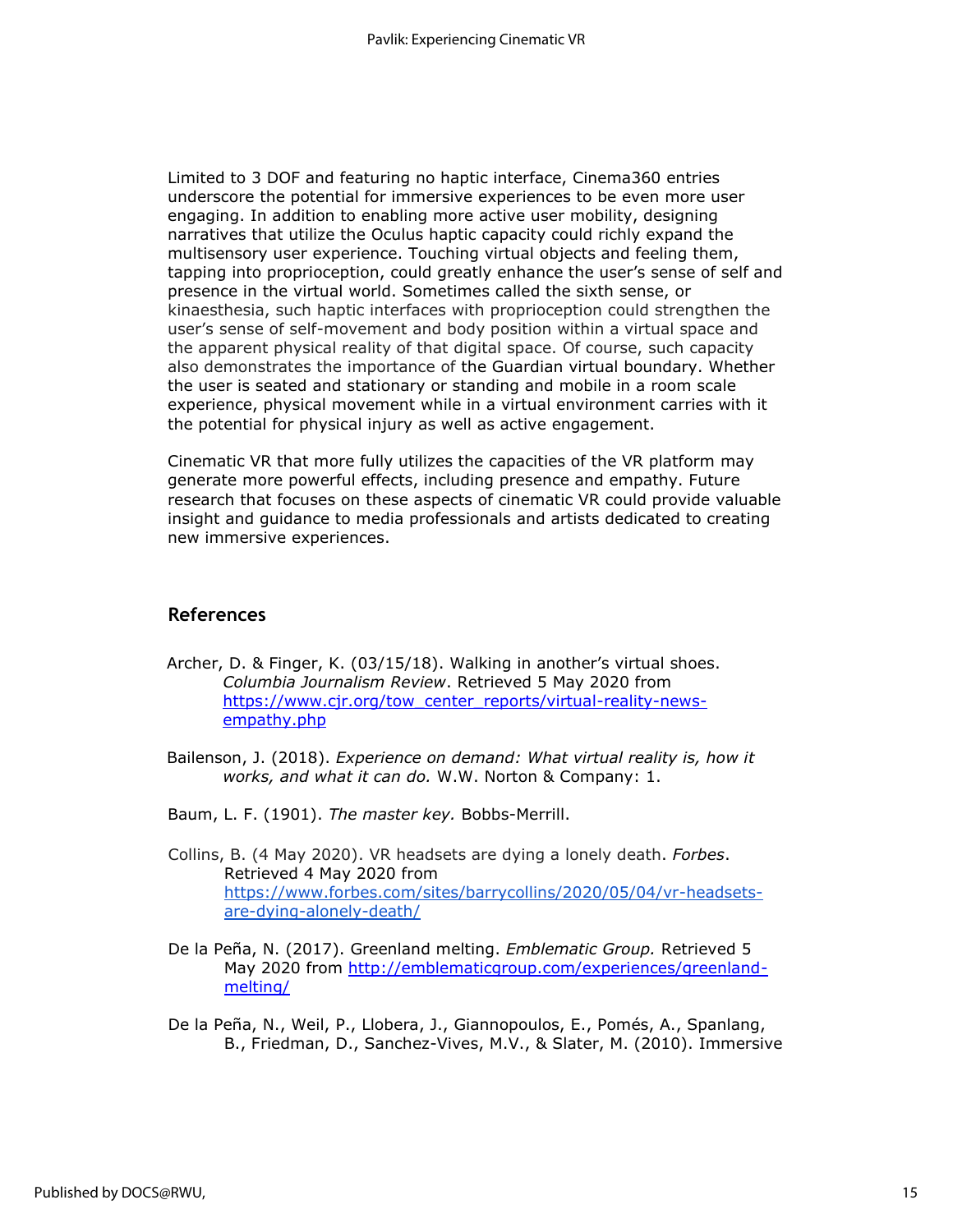journalism: Immersive virtual reality for the first person experience of news. *Presence: Teleoperators and virtual environments 19*(4), 291 – 301.

- Gilmour, R. (2012). 'Hunger in LA' makes its mark at Sundance.' USC. Retrieved 4 May 2020 from [https://news.usc.edu/32639/hunger-in-l](https://news.usc.edu/32639/hunger-in-l-a-makes-its-mark-at-sundance/)[a-makes-its-markat-sundance/](https://news.usc.edu/32639/hunger-in-l-a-makes-its-mark-at-sundance/)
- Gownder, J.P., Voce, C., Mai, M. & Lynch, D. (10 May 2016). Breakout vendors: Virtual and augmented reality. Retrieved 5 May 2020 fro[m](https://www.forrester.com/report/Breakout+Vendors+Virtual+And+Augmented+Reality/-/E-RES134187) [https://www.forrester.com/report/Breakout+Vendors+Virtual+And+Au](https://www.forrester.com/report/Breakout+Vendors+Virtual+And+Augmented+Reality/-/E-RES134187) [gmented+Reality/-/ERES134187](https://www.forrester.com/report/Breakout+Vendors+Virtual+And+Augmented+Reality/-/E-RES134187)
- Hassenzahl, M. (2013). User experience and experience design. Chapter in A. Zahirovic, J. Lowgren, J. M. Carroll, M. Hassenzahl, & T. Ericsson (Eds.). *The Encyclopedia of Human-Computer Interaction (2nd Ed).*  Interaction Design Fondation.
- Höllerer, T., Feiner, S., & Pavlik, J. Situated documentaries: Embedding multimedia presentations in the real world. In: Proc. ISWC '99 (Third Int. Symp. On Wearable Computers), San Francisco, CA, October 18- 19, 1999: 79-86.
- Honan, M. (30 December 2013). I, Glasshole: My year with Google Glass. *Wired*. Retrieved 3 May 2020 fro[m](https://www.wired.com/2013/12/glasshole/) <https://www.wired.com/2013/12/glasshole/>
- Jarrett, C. (28 November 2016). The psychology of eye contact, digested. *Research Digest.* The British Psychological Society[.](https://digest.bps.org.uk/2016/11/28/the-psychology-of-eye-contact-digested/) [https://digest.bps.org.uk/2016/11/28/the-psychology-of-eye-contact](https://digest.bps.org.uk/2016/11/28/the-psychology-of-eye-contact-digested/)[digested/](https://digest.bps.org.uk/2016/11/28/the-psychology-of-eye-contact-digested/)
- Kim, T. & Biocca, F. (09/97), Telepresence via delevision: Two Dimensions of telepresence may have different connections to memory and persuasion. *Journal of Computer-Mediated Communication.* Volume 3, Issue 2, page 0.
- Lang, B. (20 March 2019). Oculus Rift S revealed with inside-out tracking, resolution bump, & new ergonomics. *Road to VR*. Retrieved 3 May 2020 from [https://www.roadtovr.com/oculus-rift-s-specs-release](https://www.roadtovr.com/oculus-rift-s-specs-release-date-announcement-gdc-2019/)[date-announcementgdc-2019/](https://www.roadtovr.com/oculus-rift-s-specs-release-date-announcement-gdc-2019/)
- Leprince-Ringuet, D. (April 28, 2020). AR and VR now have a chance to show what they can do. *ZDNet* Retrieved 28 April 2020 from [https://www.zdnet.com/article/ar-and-vr-now-have-a-chance-to](https://flip.it/J6Wl-z)[show-what-the can-do-but-they-still-cant-break-through/](https://flip.it/J6Wl-z)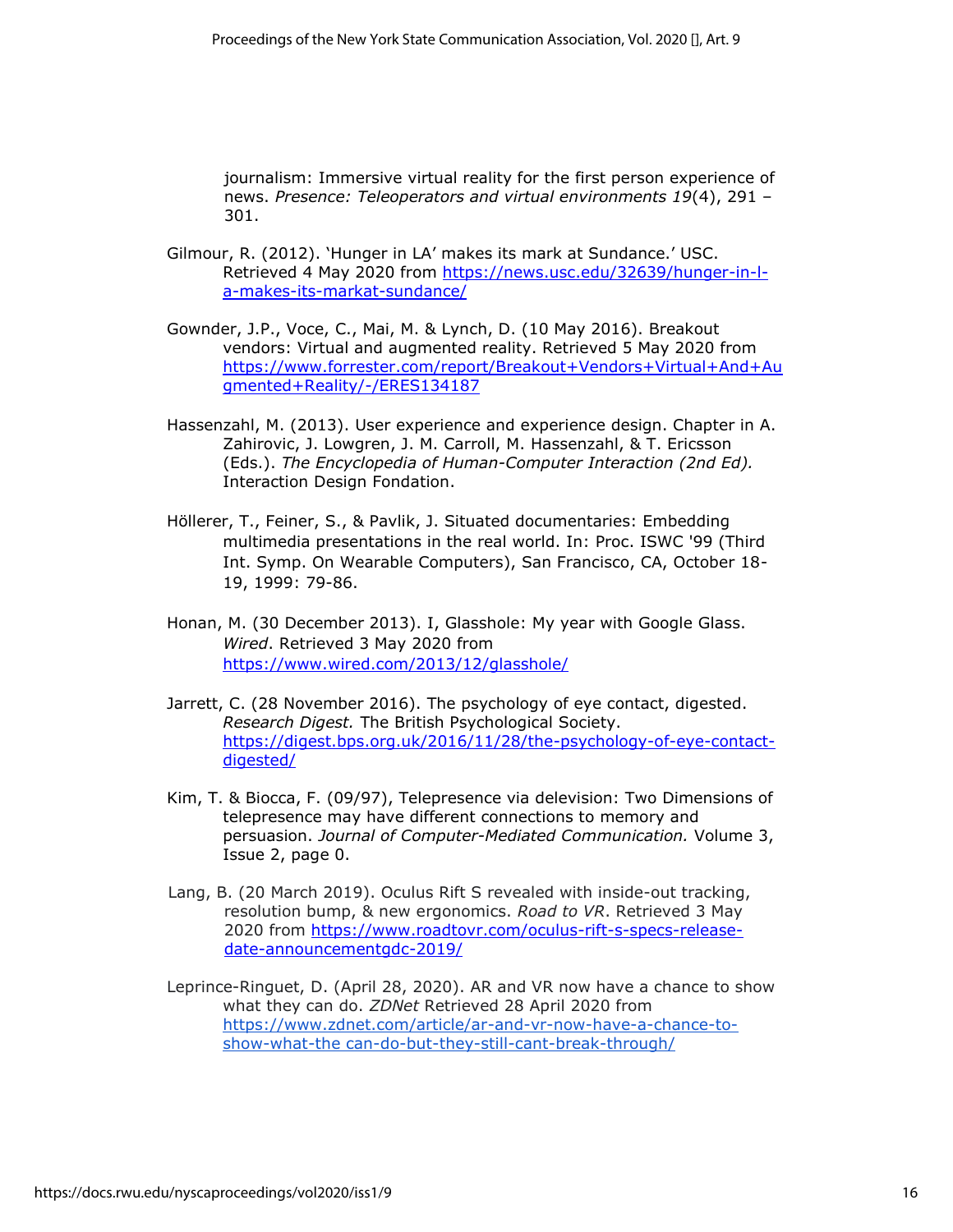Mathur, M. B. & Reichling, D. B. (2016). Navigating a social world with robot partners: A quantitative cartography of the Uncanny Valley. *Cognition*, 146, 22–32. doi[:10.1016/j.cognition.2015.09.008.](https://doi.org/10.1016%25252Fj.cognition.2015.09.008) PMID 26402646.

McLuhan, M. (1964/1994). *The Medium is the message*. MIT Press.

- McQuail, D., Blumler, J.G., & Brown, J.R. (1972). *The television audience: A revised perspective. Media studies: A reader* (pp. 271-284). London: Longman.
- Milgram, P., Takemura, H., Utsumi, A., & Kishino, F. (1994). Augmented reality: A class of displays on the reality-virtuality continuum. *Proceedings of Telemanipulator and Telepresence Technologies*, 2351– 34.
- Mittell, J. (2015). *Complex TV: The Poetics of Contemporary Television Storytelling*. NYU Press. ISBN 9780814769607.
- Murray, J. H. (2017). *Hamlet on the holodeck: The Future of narrative in cyberspace*. The MIT Press. ISBN 978-0-262-63187-7.
- Oculus (2020). Cinematic VR field-guide. Retrieved 5 May 2020 fro[m](https://creator.oculus.com/learn/cinematic-vr-field-guide/) <https://creator.oculus.com/learn/cinematic-vr-field-guide/>
- Parisi, D., Paterson, M., & Archer, J. (2015). Call for publications: Haptic Media Studies,: *New Media & Society*. Retrieved 5 May 2020 fro[m](https://networks.h-net.org/node/7842/discussions/84847/cfp-haptic-media-studies) [https://networks.h-net.org/node/7842/discussions/84847/cfp-haptic](https://networks.h-net.org/node/7842/discussions/84847/cfp-haptic-media-studies)[media-studies](https://networks.h-net.org/node/7842/discussions/84847/cfp-haptic-media-studies)
- Pavlik, J. V. (2019). Experiential media and transforming storytelling: A theoretical analysis. *The Journal of Creative Industries and Cultural Studies, 3*, 46-67.

**FIGURE 1**: Narrative Qualities of 2020 Tribeca Film Festival Cinema360 Entries

#### **Dreams to remember**

*1 st Step*: 360 imagery and sound with audio and visual directionality cues, 3D, 1<sup>st</sup> person, linear, documentary (Germany, 14:31)

*Rain Fruits*: 360 imagery and sound, mainly 3<sup>rd</sup> person, some 1<sup>st</sup>, linear, live action and animated (S. Korea, 14:03)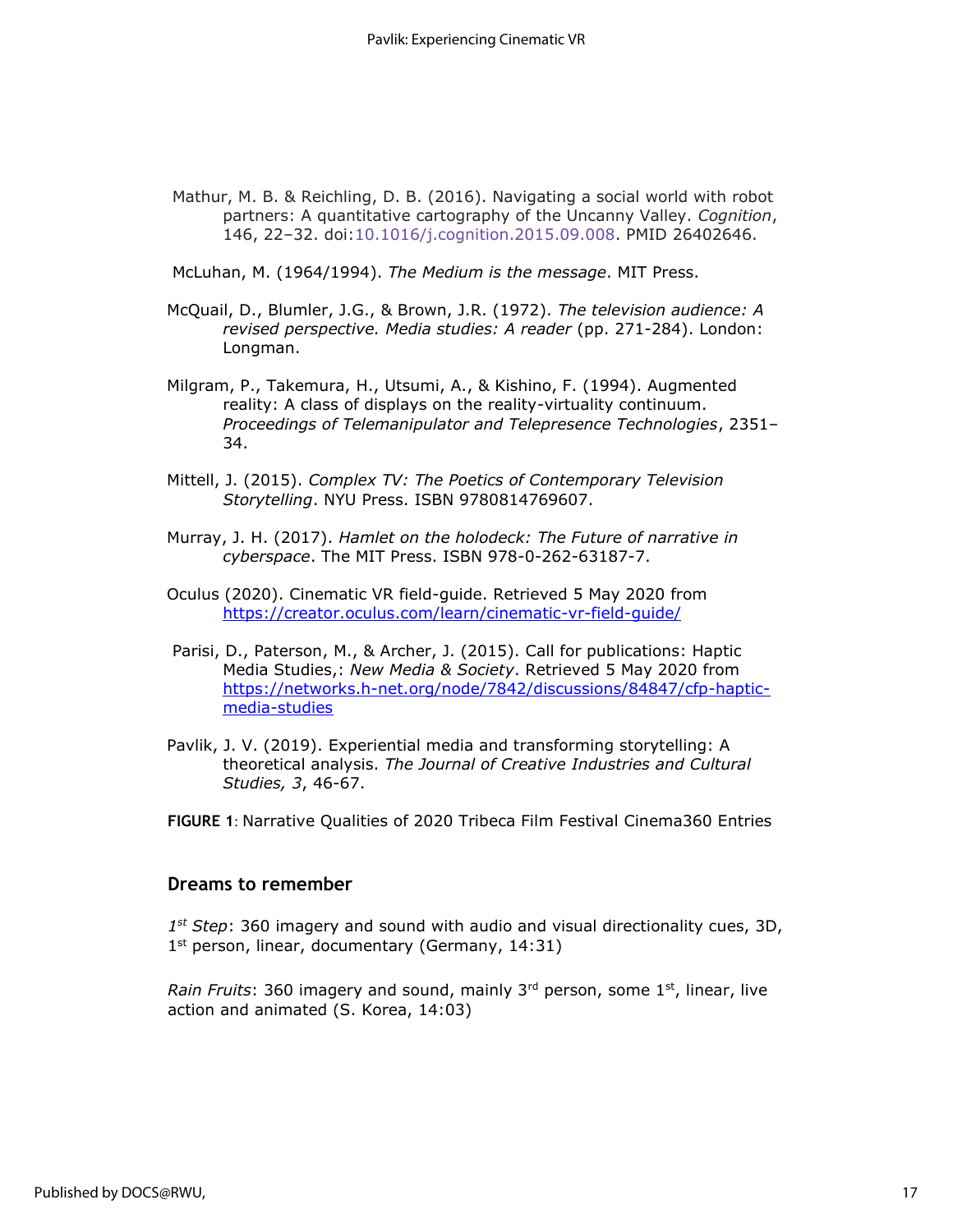*Dear Lizzie*: 360 imagery and sound, mainly 3<sup>rd</sup> person, some 1<sup>st</sup>, linear, animated (USA, 2:45)

*Forgotten Kiss*: 360 imagery and sound with audio directionality cues, 3D, 3rd person, some  $1<sup>st</sup>$ , linear, animated and live action (Finland, 13:24)

#### **Seventeen Plus**

*A Safe Guide to Dying*: 360 imagery and sound, 3rd person, some 1st, linear, limited nonlinear, live action (Greece, 12:41)

*Black Bag*: 360 imagery and sound, 3D, 3rd person, linear, animated (China, 12:36)

*The Pantheon of Queer Mythology*: 360 imagery and sound with audio and visual directionality cues, 3D,  $1<sup>st</sup>$  person, linear, animated, interactive via web (Spain, 7:19)

*Saturnism*: 360 imagery and sound with audio and visual directionality cues, 3D,  $1^{st}$  person, linear, animated (France, 4:03)

#### **Kinfolk**

*Ferenj*: 360 imagery and sound, 3rd person, linear, live action (Ethiopia, 13)

*The Inhabited House*: 360 imagery and sound, 3rd person, linear, live action/archival photo/video (Argentina, 7:41)

*Home*: 360 imagery and sound with audio and visual directionality cues, 3rd person, linear, live action, simulated interaction by breaking  $4<sup>th</sup>$  wall (Taiwan, 17:39)

#### **Pure Imagination**

Lutaw: 360 imagery and sound, 3<sup>rd</sup> person, 1<sup>st</sup> briefly, 3D, linear, animated (Philippines, 7:52)

*Attack on Daddy*: 360 imagery and sound with audio and visual directionality cues, 3D,  $3^{rd}$  person and  $1^{st}$  person, linear, live action and animated (S. Korea, 10:49)

*Tale of the Tibetan Nomad*: 360 imagery and sound, 3<sup>rd</sup> person, linear, live action (USA, 13:41)